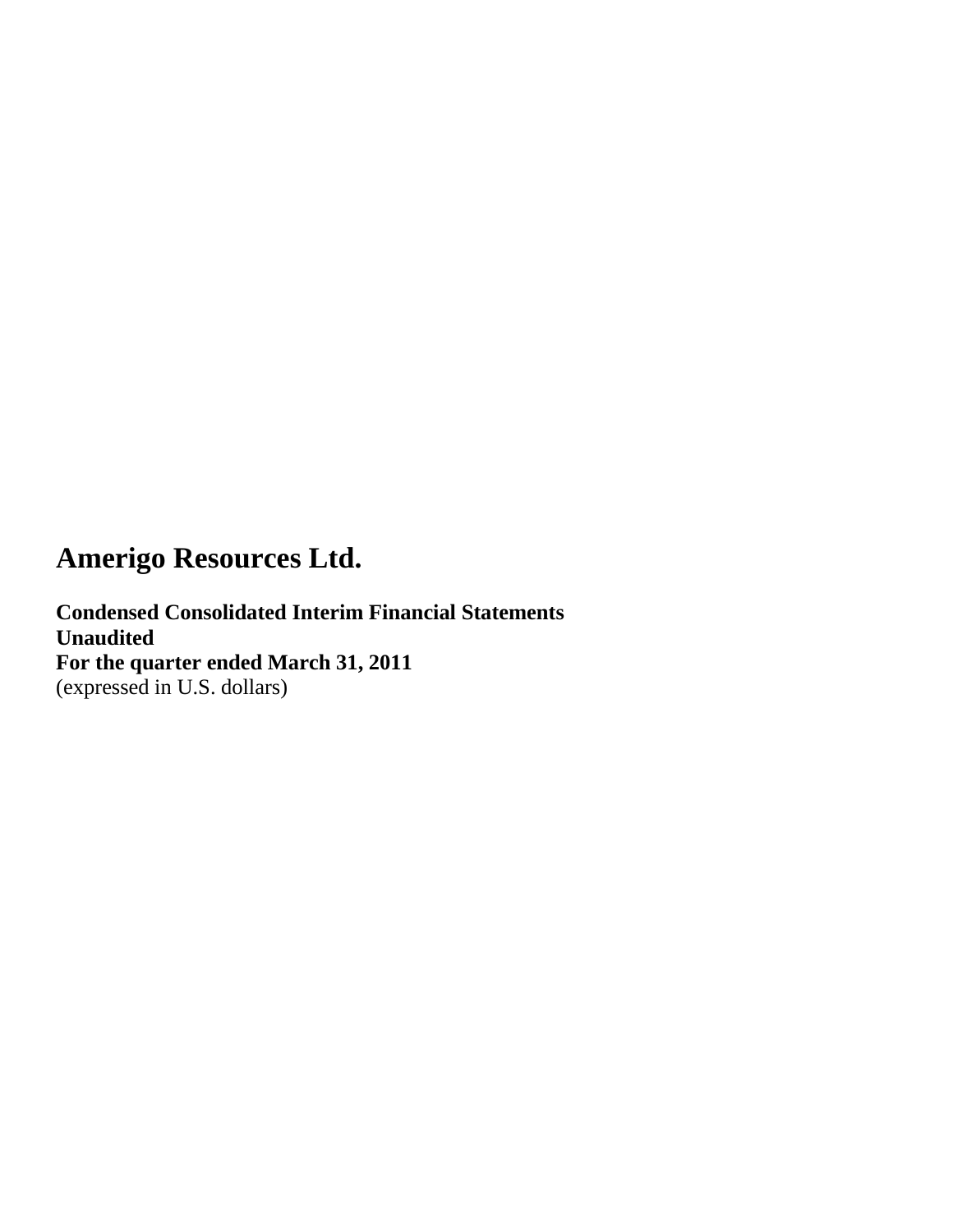Condensed Consolidated Statements of Financial Position

(expressed in U.S. dollars)

|                                              | March 31,<br>2011<br>\$ | December 31,<br>2010<br>\$ | January 1,<br>2010<br>S |
|----------------------------------------------|-------------------------|----------------------------|-------------------------|
| <b>Assets</b>                                |                         |                            |                         |
| <b>Current assets</b>                        |                         |                            |                         |
| Cash and cash equivalents                    | 37, 175, 251            | 35,044,797                 | 7,191,093               |
| Trade and other receivables                  | 29,862,911              | 18,003,124                 | 19,273,268              |
| Inventories                                  | 6,928,778               | 6,120,345                  | 4,666,104               |
|                                              | 73,966,940              | 59,168,266                 | 31,130,465              |
| <b>Non-current assets</b>                    |                         |                            |                         |
| Available-for-sale financial assets (Note 6) | 15,644,233              | 25,583,511                 | 6,754,790               |
| Property, plant and equipment (Note 8)       | 138,895,584             | 140,673,643                | 129, 153, 658           |
| Intangible assets (Note 9)                   | 8,895,669               | 9,233,924                  | 9,157,500               |
| Other non-current assets                     | 179,723                 | 13,710                     | 20,883                  |
| <b>Total assets</b>                          | 237,582,149             | 234,673,054                | 176,217,296             |
| <b>Liabilities</b>                           |                         |                            |                         |
| <b>Current liabilities</b>                   |                         |                            |                         |
| Trade and other payables                     | 18,503,283              | 13,782,947                 | 10,089,158              |
| El Teniente royalties payable (Note 7)       | 10,480,191              | 11,663,151                 | 11,474,509              |
| Current income tax liabilities               | 1,807,496               | 314,976                    | 13,289                  |
| Royalties due to related parties (Note 11)   | 546,175                 | 546,039                    | 516,076                 |
| Borrowings (Note 10)                         | 6,869,000               | 9,851,457                  | 15,912,436              |
|                                              | 38,206,145              | 35,158,570                 | 38,005,468              |
| <b>Non-current liabilities</b>               |                         |                            |                         |
| Borrowings (Note 10)                         | 3,832,547               | 4,883,974                  | 5,338,160               |
| Trade and other payables                     | 2,508,905               | 1,462,006                  | 1,434,383               |
| Royalties to related parties (Note 11)       | 5,325,201               | 5,460,390                  | 5,676,835               |
| Asset retirement obligation                  | 6,769,379               | 7,168,372                  | 5,480,949               |
| Deferred income tax liability                | 18,426,692              | 17,530,894                 | 9,845,532               |
| <b>Total Liabilities</b>                     | 75,068,869              | 72,664,206                 | 65,781,327              |
| <b>Equity</b>                                |                         |                            |                         |
| Share Capital (Note 12)                      | 77,198,826              | 77,166,170                 | 64,282,591              |
| Other reserves                               | 4,319,658               | 3,804,484                  | 3,917,592               |
| Retained earnings                            | 61,252,375              | 49,598,089                 | 38,564,856              |
| Accumulated other comprehensive income       | 19,742,421              | 31,440,105                 | 3,670,931               |
| Total equity                                 | 162,513,280             | 162,008,848                | 110,435,969             |
| <b>Total equity and liabilities</b>          | 237,582,149             | 234,673,054                | 176,217,296             |

The accompanying notes are an integral part of these consolidated financial statements.

**Approved by the Board of Directors**

\_\_\_\_\_\_\_\_\_\_\_\_\_\_\_\_\_\_\_\_\_\_\_\_\_\_\_\_\_\_\_\_\_\_\_ Director \_\_\_\_\_\_\_\_\_\_\_\_\_\_\_\_\_\_\_\_\_\_\_\_\_\_\_\_\_\_\_\_\_\_\_ Director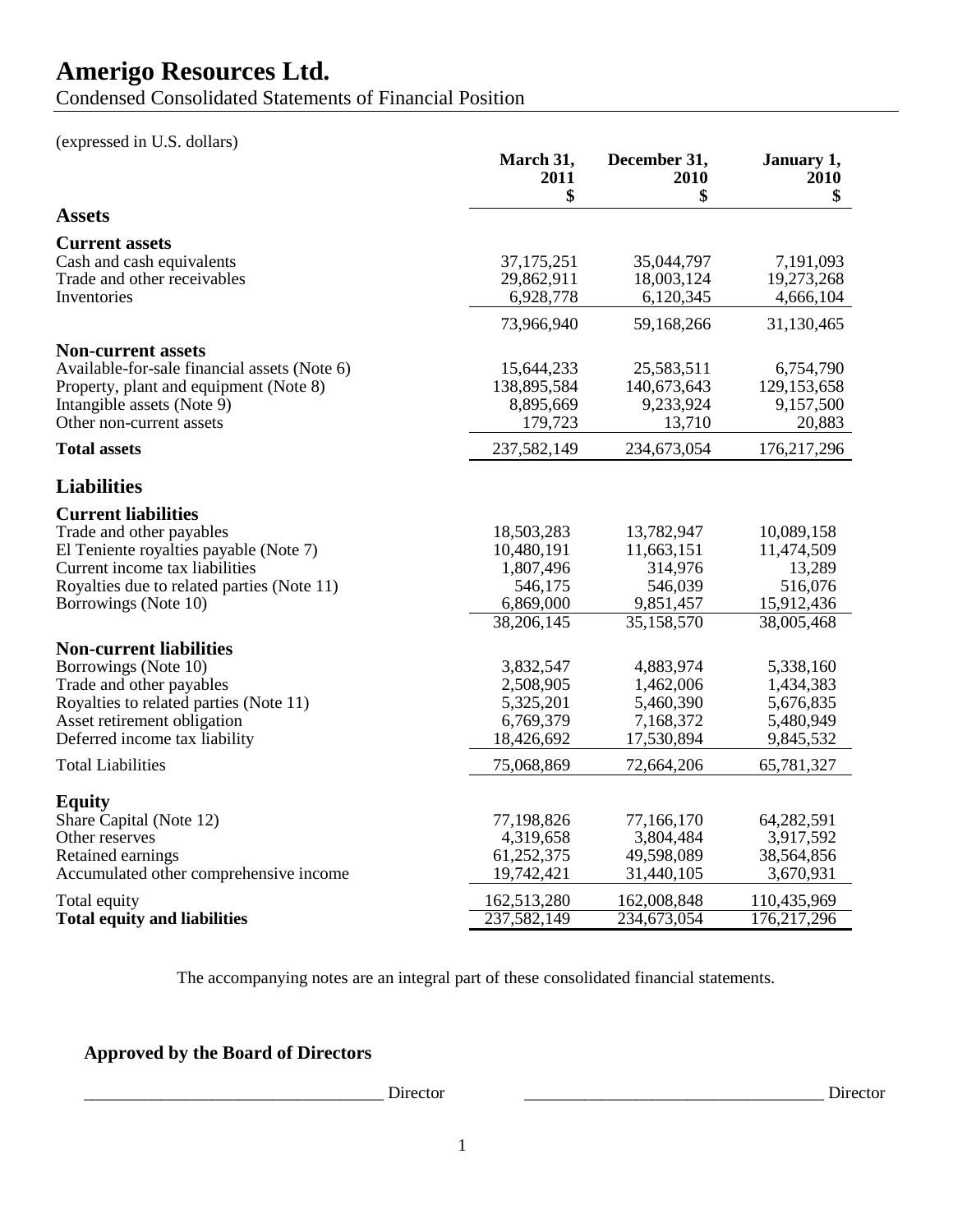Condensed Consolidated Statements of Comprehensive Income (Loss)

(expressed in U.S. dollars)

|                                                              | <b>Quarter ended</b><br>March 31, | <b>Quarter ended</b><br>March 31, |
|--------------------------------------------------------------|-----------------------------------|-----------------------------------|
|                                                              | 2011                              | 2010                              |
| <b>Revenue</b>                                               | \$<br>45,515,500                  | \$<br>29,656,765                  |
|                                                              |                                   |                                   |
| Cost of sales (Note 14)                                      | 39,393,427                        | 26,375,212                        |
| <b>Gross profit</b>                                          | 6,122,073                         | 3,281,553                         |
| <b>Other expenses</b>                                        |                                   |                                   |
| General and administration (Note 14)                         | 1,332,619                         | 1,067,290                         |
| Other (gains) losses (Note 15)                               | (457, 586)                        | (7, 944)                          |
|                                                              | 875,033                           | 1,059,346                         |
| <b>Operating profit</b>                                      | 5,247,040                         | 2,222,207                         |
|                                                              |                                   |                                   |
| Finance expense                                              | 188,518                           | 390,588                           |
| Gain on sale of available-for-sale financial assets (Note 6) | (9,750,931)                       |                                   |
|                                                              | (9, 562, 413)                     | 390,588                           |
| Profit before tax                                            | 14,809,453                        | 1,831,619                         |
| Income tax expense                                           | 3,155,167                         | 331,327                           |
| Profit for the period                                        | 11,654,286                        | 1,500,292                         |
| Cumulative translation adjustment                            | (4,714,429)                       | (3,019,787)                       |
| Unrealized gains on available-for-sale financial assets      | 1,388,425                         | 977,219                           |
| Transfer of other comprehensive income on sale of            |                                   |                                   |
| financial assets                                             | (8,371,680)                       |                                   |
| Other comprehensive loss                                     | (11, 697, 684)                    | (2,042,568)                       |
| <b>Comprehensive (loss) income</b>                           | (43,398)                          | (542, 276)                        |
|                                                              |                                   |                                   |
| Weighted average number of shares outstanding, basic         | 171,510,344                       | 159,273,397                       |
| Weighted average number of shares outstanding, diluted       | 173,959,913                       | 162,467,014                       |
|                                                              |                                   |                                   |
| <b>Earnings per share</b>                                    |                                   |                                   |
| <b>Basic</b>                                                 | 0.07                              | 0.01                              |
| Diluted                                                      | 0.07                              | 0.01                              |

The accompanying notes are an integral part of these consolidated financial statements.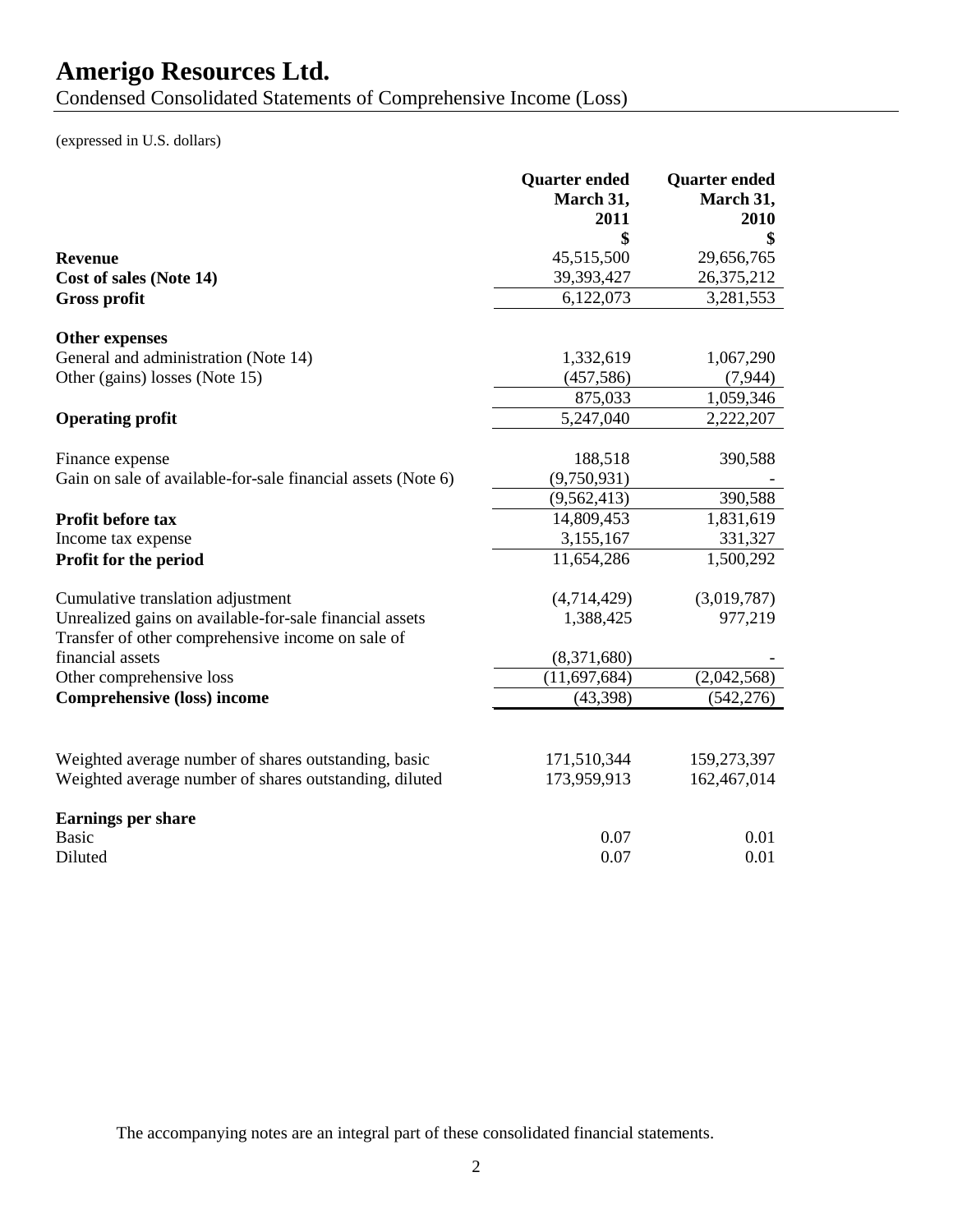Condensed Consolidated Statements of Cash Flows

(expressed in U.S. dollars)

|                                                           | <b>Quarter</b> ended<br>March 31,<br>2011 | <b>Quarter ended</b><br>March31,<br>2010 |
|-----------------------------------------------------------|-------------------------------------------|------------------------------------------|
|                                                           | \$                                        | \$                                       |
| <b>Cash flows from operating activities</b>               |                                           |                                          |
| Profit for the period                                     | 11,654,285                                | 1,500,292                                |
| Adjustment for items not affecting cash:                  |                                           |                                          |
| Gain on available-for-sale financial asset                | (9,750,931)                               |                                          |
| Depreciation and amortization                             | 3,358,882                                 | 2,565,842                                |
| Deferred income tax expense                               | 2,867,351                                 | (494, 833)                               |
| Share-based compensation                                  | 526,236                                   | 406,613                                  |
| Accrued interest                                          | (4,128)                                   | (156, 406)                               |
| Change in fair value of interest rate swap                | (1, 497)                                  |                                          |
| Other                                                     | (166, 103)                                | 2,341                                    |
|                                                           | 8,484,095                                 | 3,823,849                                |
| Changes in non-cash working capital                       | (8,675,903)                               | (3,878,049)                              |
| Net cash from operating activities                        | (191, 808)                                | (54,200)                                 |
| <b>Cash flows from investing activities</b>               |                                           |                                          |
| Purchase of plant and equipment                           | (3,357,557)                               | (2,953,714)                              |
| Proceeds from sale of plant and equipment                 | 21,365                                    |                                          |
| Proceeds from sale of available-for-sale financial assets | 10,405,571                                |                                          |
| Net cash from investing activities                        | 7,069,379                                 | (2,953,714)                              |
| <b>Cash flows from financing activities</b>               |                                           |                                          |
| Repayments                                                | (3,824,637)                               | (1,849,144)                              |
| Issuance of shares on exercise of share options and       |                                           |                                          |
| warrants                                                  | 21,594                                    | 11,411,708                               |
| Net cash from financing activities                        | (3,803,043)                               | 9,562,564                                |
| Net increase in cash and cash equivalents                 | 3,074,528                                 | 6,554,650                                |
| Effect of exchange rate changes on cash                   | (944, 074)                                | 980,126                                  |
| Cash and cash equivalents - Beginning of period           | 35,044,797                                | 7,191,093                                |
| Cash and cash equivalents - End of period                 | 37,175,251                                | 14,725,869                               |

**Supplementary cash flow information (Note 16)**

The accompanying notes are an integral part of these consolidated financial statements.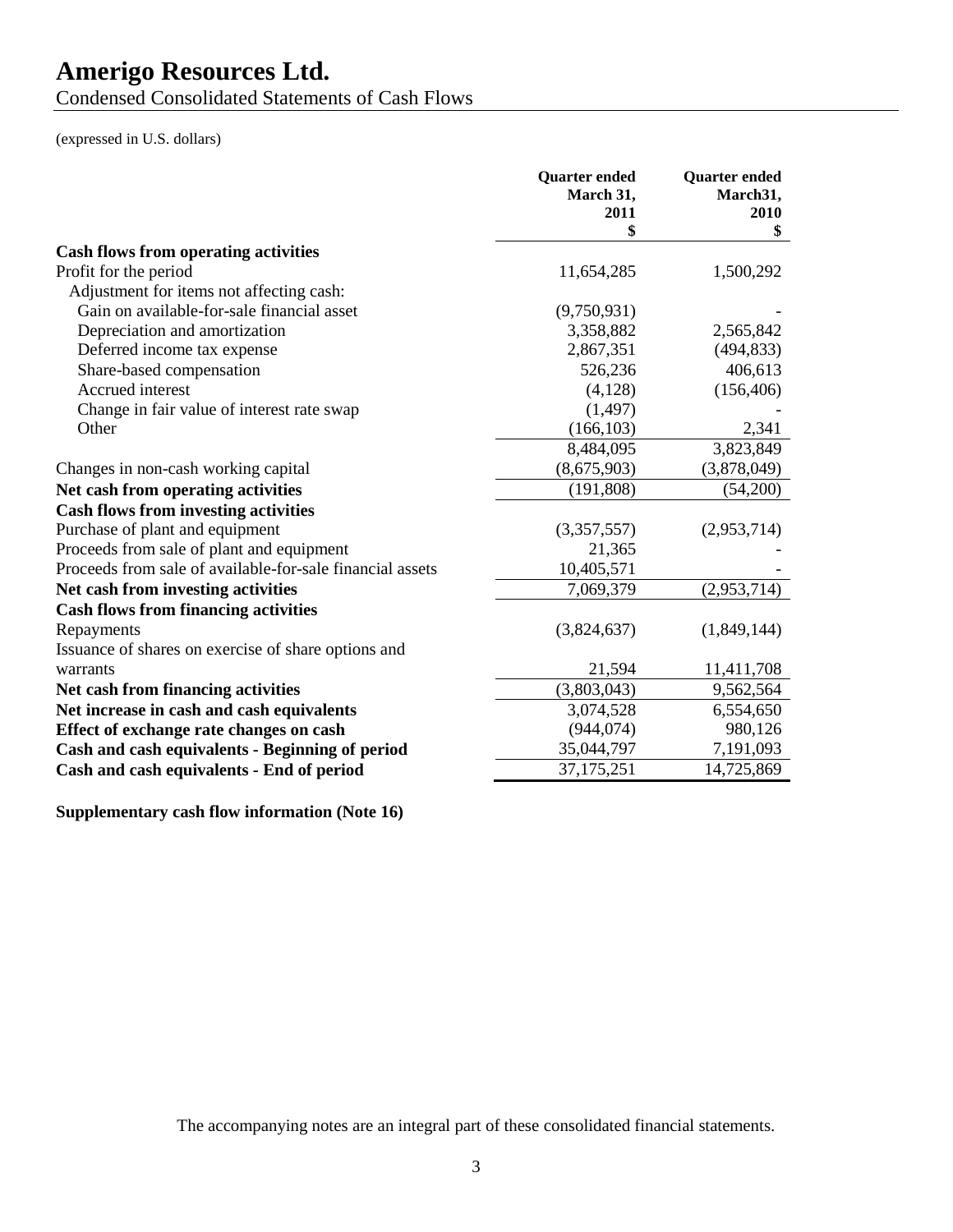Condensed Consolidated Statements of Changes in Equity

(expressed in U.S. dollars)

|                                                                                                         | <b>Share capital</b>       |               |                             | Accumulated                      | <b>Retained</b> | <b>Total</b> |
|---------------------------------------------------------------------------------------------------------|----------------------------|---------------|-----------------------------|----------------------------------|-----------------|--------------|
|                                                                                                         | <b>Number of</b><br>shares | <b>Amount</b> | <b>Other reserves</b><br>\$ | other<br>comprehensive<br>income | earnings        | equity       |
|                                                                                                         |                            | \$            |                             | \$                               | \$              | \$           |
| Balance January 1, 2010                                                                                 | 134,455,944                | 64,282,591    | 3,917,591                   | 3,670,931                        | 38,564,856      | 110,435,969  |
| Issue of shares -                                                                                       |                            |               |                             |                                  |                 |              |
| Exercise of warrants                                                                                    | 36,404,400                 | 12,626,063    | (1,229,151)                 |                                  |                 | 11,396,912   |
| Exercise of share options                                                                               | 50,000                     | 19,570        | (4,774)                     |                                  |                 | 14,796       |
| Options vested                                                                                          |                            |               | 406,613                     |                                  |                 | 406,613      |
| Cumulative translation<br>adjustment                                                                    |                            |               |                             | (3,019,787)                      |                 | (3,019,787)  |
| Unrealized gains on<br>available-for-sale financial<br>assets (Net of tax of<br>\$153,666               |                            |               |                             | 977,219                          |                 | 977,219      |
| Net earnings for the period                                                                             |                            |               |                             |                                  | 1,500,292       | 1,500,292    |
| Balance March 31, 2010                                                                                  | 170,910,344                | 76,928,224    | 3,090,279                   | 1,628,363                        | 40,065,148      | 121,712,014  |
| Balance January 1, 2011<br>Issue of shares -                                                            | 171,510,344                | 77,166,170    | 3,804,484                   | 31,440,105                       | 49,598,089      | 162,008,848  |
| Exercise of share options                                                                               | 30,000                     | 32,656        | (11,062)                    |                                  |                 | 21,594       |
| Options vested                                                                                          |                            |               | 526,236                     |                                  |                 | 526,236      |
| Cumulative translation<br>adjustment                                                                    |                            |               |                             | (4,714,429)                      | ÷               | (4,714,429)  |
| Unrealized gains on<br>available-for-sale financial<br>assets (net of tax of<br>\$208,460)              |                            |               |                             | 1,388,425                        |                 | 1,388,425    |
| Transfer of other<br>comprehensive income on<br>sale of financial assets (net<br>of tax of \$2,092,920) |                            |               |                             | (8,371,680)                      |                 | (8,371,680)  |
| Net earnings for the period                                                                             |                            |               |                             |                                  | 11,654,286      | 11,654,286   |
| Balance March 31, 2011                                                                                  | 171,540,344                | 77,198,826    | 4,319,658                   | 19,742,421                       | 61,252,375      | 162,513,280  |

The accompanying notes are an integral part of these consolidated financial statements.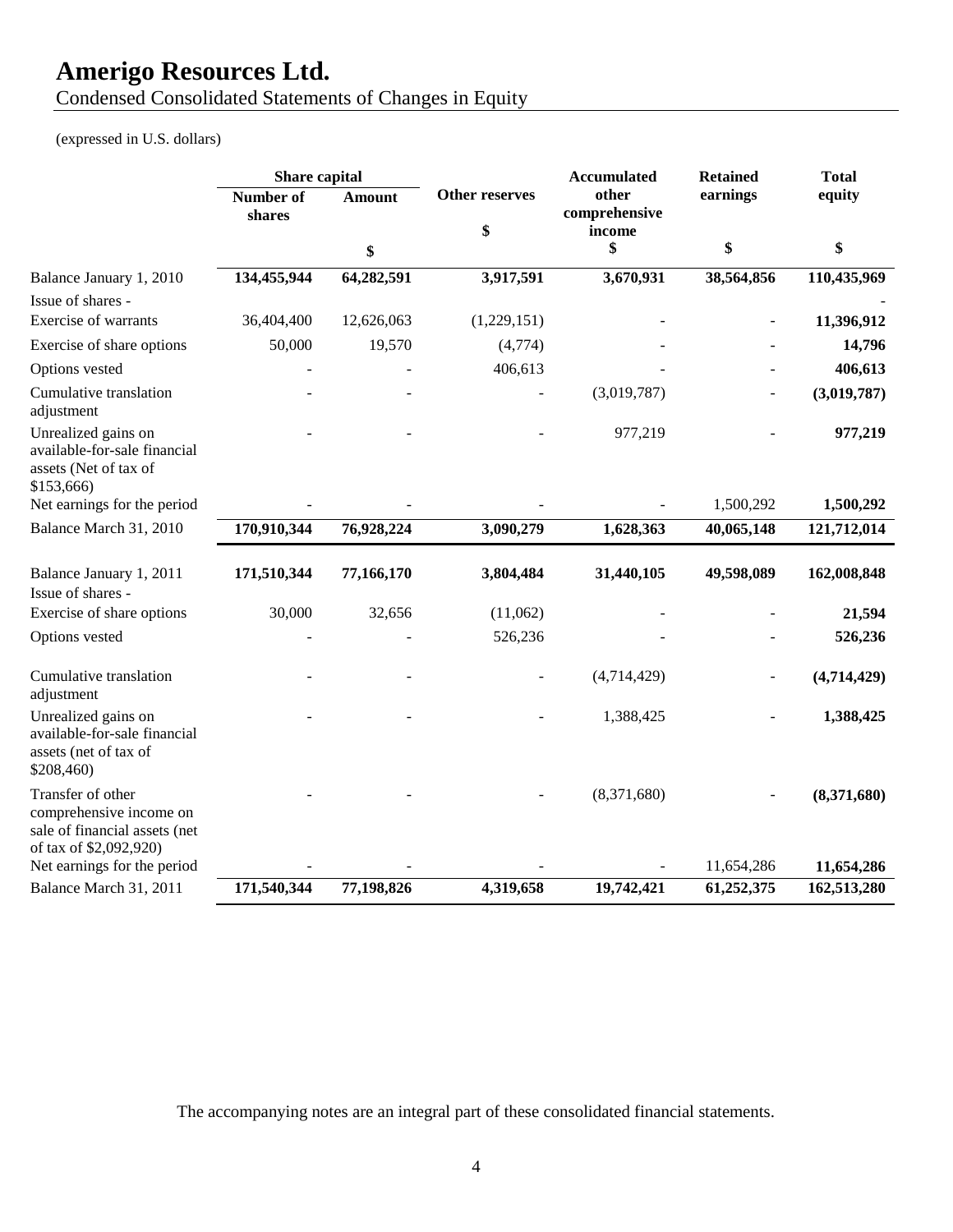Notes to Condensed Consolidated Financial Statements March 31, 2011

(expressed in U.S. dollars)

### **1 General Information**

Amerigo Resources Ltd. ("the Company") is incorporated under the laws of British Columbia, Canada and is listed for trading on the Toronto Stock Exchange ("TSX"), the OTCOX stock exchange in the United States and the Lima Stock Exchange. The address of its registered office is Suite 2694-1055 Dunsmuir Street, Vancouver, British Columbia.

The Company is a producer of copper and molybdenum concentrates with operations in Chile. Its operating subsidiary Minera Valle Central S.A. ("MVC") has a contract with Chile's state-owned copper producer National Copper Corporation ("Codelco") through 2021 to process the tailings from El Teniente, the world's largest underground copper mine.

These consolidated financial statements were authorised for issue by the board of directors on June 10, 2011.

### **2 First-time adoption of IFRS**

The Company prepares its consolidated financial statements in accordance with Canadian generally accepted accounting principles ("Canadian GAAP") as set out in the Handbook of the Canadian Institute of Chartered Accountants ("CICA Handbook"). In 2010, the CICA Handbook was revised to incorporate International Financial Reporting Standards ("IFRS"), and require publicly accountable enterprises to apply such standards effective for years beginning on or after January 1, 2011. Accordingly, the Company has commenced reporting on this basis in these interim consolidated financial statements. In the consolidated financial statements, the term Canadian GAAP refers to Canadian GAAP before the adoption of IFRS.

These condensed consolidated interim financial statements have been prepared in accordance with IFRS applicable to the preparation of interim financial statements, including IAS 34, Interim Financial Reporting and IFRS 1, First-Time Adoption of International Financial Reporting Standards ("IFRS 1"). Subject to certain transition elections disclosed below, the Company has consistently applied the same accounting policies in its opening IFRS consolidated statement of financial position as at January 1, 2010 and throughout all periods presented, as if these policies had always been in effect. Note 20 discloses the impact of the transition to IFRS on the Company's reported financial position, financial performance and cash flows, including the nature and effect of significant changes in accounting policies from those used in the Company's consolidated financial statements for the year ended December 31, 2010.

The policies applied in these interim consolidated financial statements are based on IFRS issued and outstanding as of June10, 2011, the date the Board of Directors approved the statements. Any subsequent changes to IFRS that are given effect in the Company's annual consolidated financial statements for the year ending December 31, 2011 could result in restatement of these interim consolidated financial statements, including the transition adjustments recognized on change-over to IFRS.

The interim consolidated financial statements should be read in conjunction with the Company's Canadian GAAP annual financial statements for the year ended December 31, 2010.

IFRS accounting policies are presented in Note 4 and have been applied in preparing the consolidated financial statements for the quarter ended March 31, 2011, the comparative information, and the opening statement of financial position at the date of transition.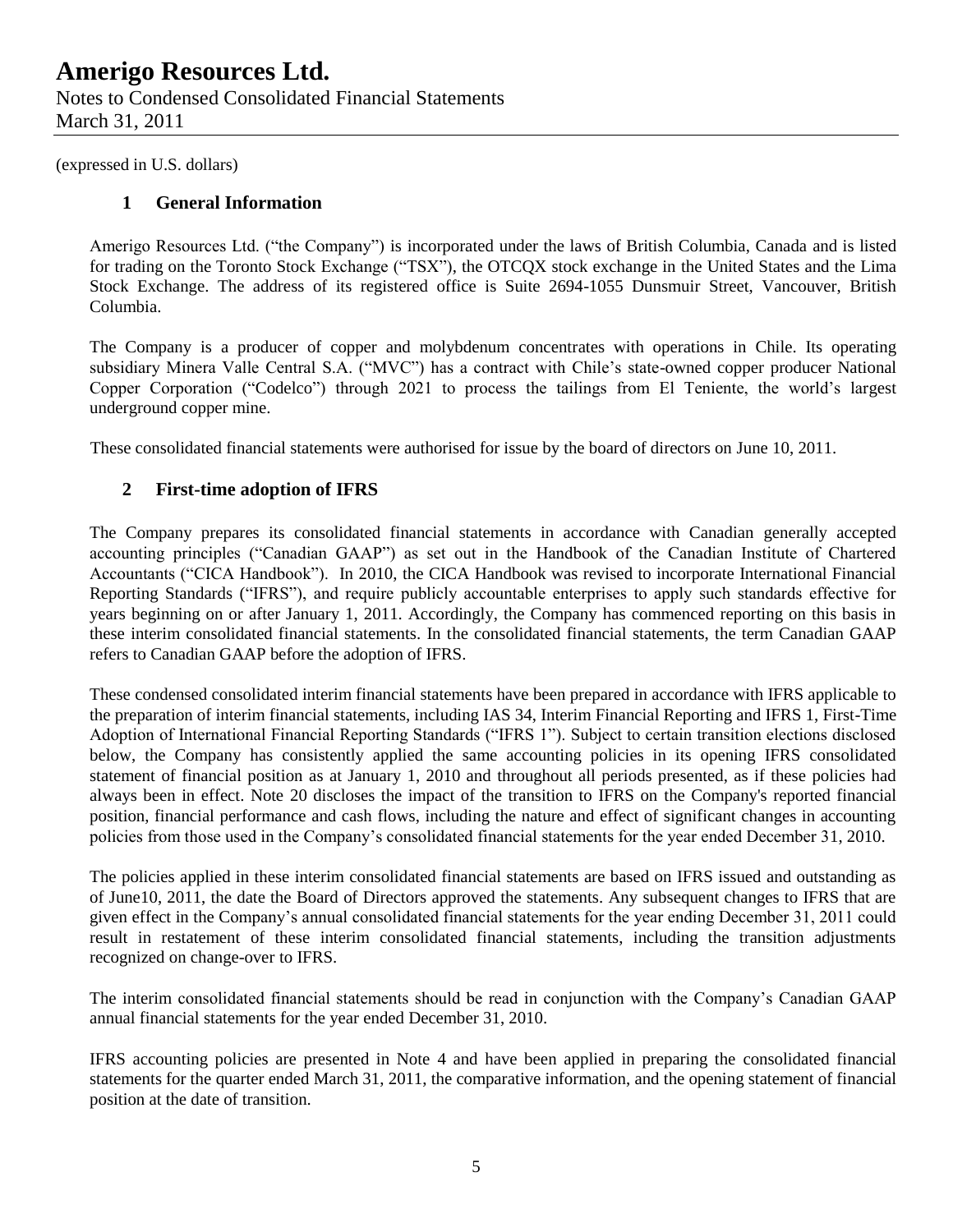Notes to Condensed Consolidated Financial Statements March 31, 2011

#### (expressed in U.S. dollars)

The Company applied IFRS1 *First-time Adoption of International Financial Reporting Standards* in preparing these first IFRS consolidated financial statements. The effects of the transition to IFRS on equity, total comprehensive income and reported cash flows are presented in Note 20**.**

#### **First-time adoption exemptions applied**

IFRS1 *First-time adoption of International Financial Reporting Standards*, which governs the first time adoption of IFRS, in general requires accounting policies to be applied retrospectively to determine the opening statement of financial position at the Company's transition date of January 1, 2010, and allows certain exemptions from retrospective application on the transition to IFRS. Those exemptions the Company has elected to apply and are considered significant to the Company include:

- Not to restate previous business combinations and the accounting thereof:
- Elect to use MVC's previous GAAP revaluation of property, plant and equipment at the date of transition to IFRS as deemed cost;
- Elect to capitalize borrowing costs related to qualifying assets commencing from the date of transition to IFRS.
- Reset the cumulative translation difference reserve for all foreign operations to zero at the date of transition to IFRS.

### **3 Application of new and revised International Financial Reporting Standards**

The IASB has issued the following standards which have not yet been adopted by the Company: IFRS 9, Financial instruments - Classification and Measurement (IFRS 9), IFRS 10, Consolidated Financial Statements (IFRS 10), IFRS 11, Joint Arrangements (IFRS 11), IFRS 12, Disclosure of Interests in Other Entities (IFRS 12), IAS 27, Separate Financial Statements (IAS 27), IFRS 13, Fair Value Measurement (IFRS 13) and amended IAS 28, Investments in Associates and Joint Ventures (IAS 28). Each of the new standards is effective for annual periods beginning on or after January 1, 2013 with early adoption permitted. The Company has not yet begun the process of assessing the impact that the new and amended standards will have on its consolidated financial statements or whether to early adopt any of the new requirements.

The following is a brief summary of the new standards:

#### **IFRS 9 – Financial instruments - classification and measurement**

This is the first part of a new standard on classification and measurement of financial assets and financial liabilities that will replace IAS 39, Financial Instruments: Recognition and Measurement. IFRS 9 has two measurement categories: amortized cost and fair value.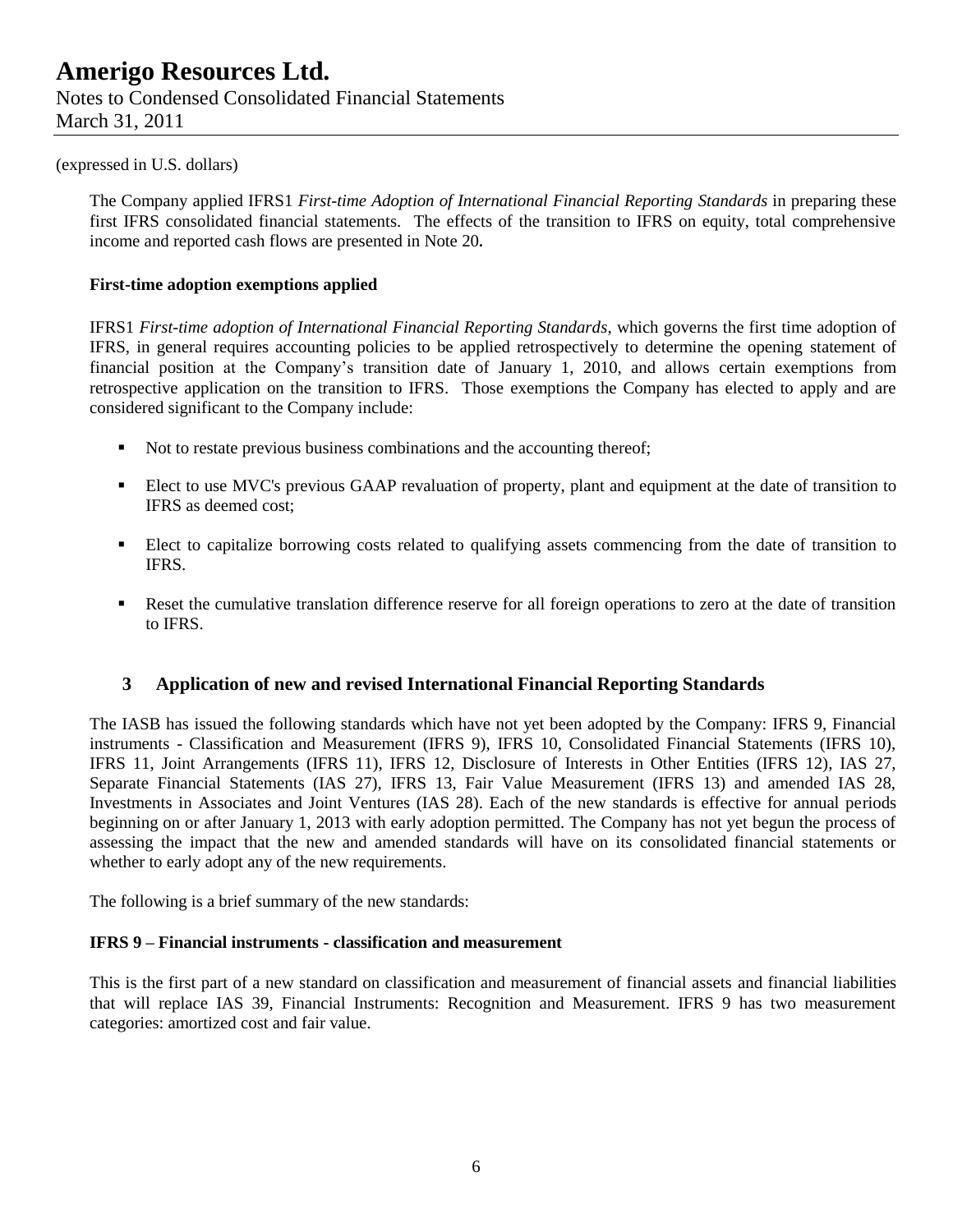Notes to Condensed Consolidated Financial Statements March 31, 2011

(expressed in U.S. dollars)

#### **IFRS 10 – Consolidation**

IFRS 10 requires an entity to consolidate an investee when it is exposed, or has rights, to variable returns from its involvement with the investee and has the ability to affect those returns through its power over the investee. Under existing IFRS, consolidation is required when an entity has the power to govern the financial and operating policies of an entity so as to obtain benefits from its activities. IFRS 10 replaces SIC-12 Consolidation—Special Purpose Entities and parts of IAS 27 Consolidated and Separate Financial Statements.

#### **IFRS 11 - Joint Arrangements**

IFRS 11 requires a venturer to classify its interest in a joint arrangement as a joint venture or joint operation. Joint ventures will be accounted for using the equity method of accounting whereas for a joint operation the venturer will recognize its share of the assets, liabilities, revenue and expenses of the joint operation. Under existing IFRS, entities have the choice to proportionately consolidate or equity account for interests in joint ventures. IFRS 11 supersedes IAS 31, Interests in Joint Ventures, and SIC-13, Jointly Controlled Entities—Non-monetary Contributions by Venturers.

#### **IFRS 12 – Disclosure of Interests in Other Entities**

IFRS 12 establishes disclosure requirements for interests in other entities, such as joint arrangements, associates, special purpose vehicles and off balance sheet vehicles. The standard carries forward existing disclosures and also introduces significant additional disclosure requirements that address the nature of, and risks associated with, an entity's interests in other entities.

#### **IFRS 13 - Fair Value Measurement**

IFRS 13 is a comprehensive standard for fair value measurement and disclosure requirements for use across all IFRS standards. The new standard clarifies that fair value is the price that would be received on the sale of an asset, or paid to transfer a liability in an orderly transaction between market participants, at the measurement date. It also establishes disclosures about fair value measurement. Under existing IFRS, guidance on measuring and disclosing fair value is dispersed among the specific standards requiring fair value measurements and in many cases does not reflect a clear measurement basis or consistent disclosures.

#### **Amendments to Other Standards**

In addition, there have been amendments to existing standards, including IAS 27, Separate Financial Statements (IAS 27), and IAS 28, Investments in Associates and Joint Ventures (IAS 28). IAS 27 addresses accounting for subsidiaries, jointly controlled entities and associates in non-consolidated financial statements. IAS 28 has been amended to include joint ventures in its scope and to address the changes in IFRS  $10 - 13$ .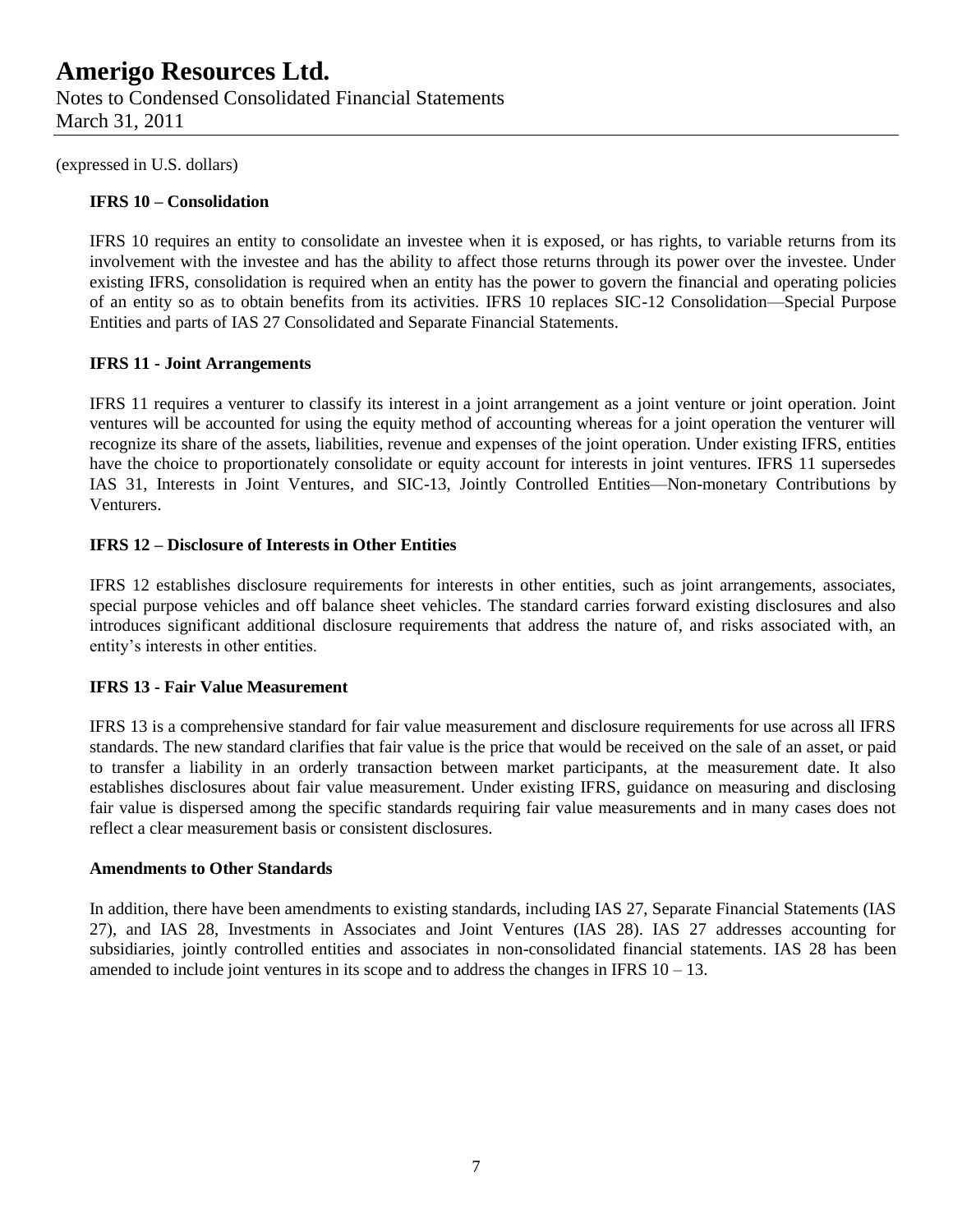Notes to Condensed Consolidated Financial Statements March 31, 2011

(expressed in U.S. dollars)

### **4 Summary of significant accounting policies**

The principal accounting policies applied in the preparation of these consolidated financial statements are set out below. These policies have been consistently applied to all the periods presented, unless otherwise stated.

#### **4.1 Basis of preparation**

The consolidated financial statements of the Company and its subsidiaries (the "Group") have been prepared in accordance with IFRS as issued by the International Accounting Standards Board ("IASB").

The consolidated financial statements have been prepared on a historical cost basis, except for financial instruments which have been measured at fair value. The consolidated financial statements are presented in U.S. dollars except when otherwise indicated.

#### **4.2 Consolidation**

These consolidated financial statements incorporate the financial statements of the Company and the entities controlled by the Company. Control exists when the Company has the power, directly or indirectly, to govern the financial and operating policies of an entity so as to obtain benefits from its activities. The financial statements of subsidiaries are included in the consolidated financial statements from the date that control commences until the date that control ceases. All significant intercompany transactions and balances have been eliminated.

#### **4.3 Segment reporting**

The Company operates in one segment which is the production of copper concentrates, with the production of molybdenum concentrates as a by-product.

#### **4.4 Foreign currency translation**

#### *(a) Functional and presentation currency*

The Company's presentation currency is the U.S. dollar ("\""). The functional currencies of the Company and MVC are the Canadian dollar and Chilean peso ("CLP"), respectively. These consolidated financial statements have been translated to the U.S. dollar in accordance with IAS 21 "The Effects of Changes in Foreign Exchange Rates". This standard requires that assets and liabilities be translated using the exchange rate at period end, and income, expenses and cash flow items are translated using the rate that approximates the exchange rates at the dates of the transactions (i.e. the average rate for the period). Resulting gains and losses on translation are included as a component of equity.

#### *(b) Transactions and balances*

In preparing the financial statements of the individual entities, transactions in currencies other than the entity's functional currency (foreign currencies) are recorded at the rates of exchange prevailing at the dates of the transactions. At each statement of financial position date, monetary assets and liabilities are translated using the period end foreign exchange rate. Non-monetary assets and liabilities are translated using the historical rate on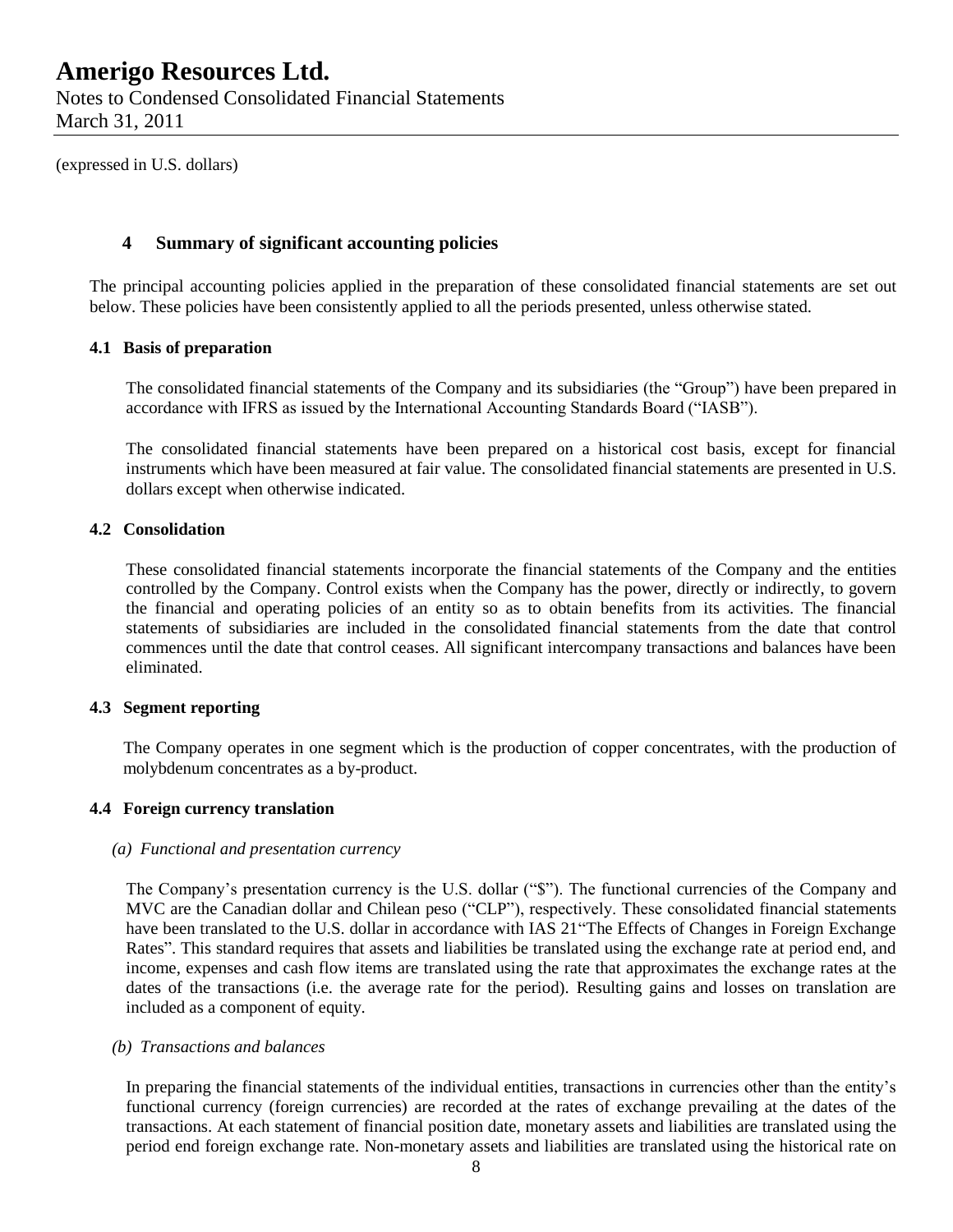#### (expressed in U.S. dollars)

the date of the transaction. Non-monetary assets and liabilities that are stated at fair value are translated using the historical rate on the date that the fair value was determined. All gains and losses on translation of these foreign currency transactions are included in profit or loss.

#### **4.5 Property, plant and equipment**

#### *(a) Property, plant and equipment*

Property, plant and equipment are recorded at cost less accumulated depreciation and impairment losses. Where an item of plant and equipment comprises significant components with different useful lives, the components are accounted for as separate items of plant and equipment. Expenditures incurred to replace a component of an item of property, plant and equipment that is accounted for separately, including major inspection and overhaul expenditures, are capitalized. Directly attributable expenses incurred for major capital projects and site preparation are capitalized until the asset is brought to a working condition for its intended use. These costs include dismantling and site restoration costs to the extent these are recognized as a provision.

The cost of self-constructed assets includes the cost of materials, direct labour and an appropriate portion of normal overheads. The costs of day-to-day servicing are recognized in profit or loss as incurred. Financing costs directly associated with the construction or acquisition of qualifying assets are capitalized at interest rates relating to loans specifically raised for that purpose, or at the weighted average borrowing rate where the general pool of group borrowings is utilized. Capitalization of borrowing costs ceases when the asset is substantially complete.

The depreciation method, useful life and residual values are assessed annually.

#### *(b) Asset impairment*

The Company's property, plant and equipment are reviewed for indications of impairment at each statement of financial position date. If indication of impairment exists, the asset's recoverable amount is estimated.

An impairment loss is recognized when the carrying amount of an asset, or its cash-generating unit, exceeds its recoverable amount. A cash-generating unit is the smallest identifiable group of assets that generates cash inflows that are largely independent of the cash inflows from other assets or groups of assets. Impairment losses are recognized in profit and loss for the period. Impairment losses recognized in respect of cash-generating units are allocated first to reduce the carrying amount of any goodwill allocated to cash-generating units and then to reduce the carrying amount of the other assets in the unit on a pro-rata basis.

The recoverable amount is the greater of the asset's fair value less costs to sell and value in use. In assessing value in use, the estimated future cash flows are discounted to their present value using a pre-tax discount rate that reflects current market assessments of the time value of money and the risks specific to the asset. For an asset that does not generate largely independent cash inflows, the recoverable amount is determined for the cash-generating unit to which the asset belongs.

An impairment loss is reversed if there is an indication that there has been a change in the estimates used to determine the recoverable amount. An impairment loss is reversed only to the extent that the asset's carrying amount does not exceed the carrying amount that would have been determined, net of depreciation or amortization, if no impairment loss had been recognized. An impairment loss with respect to goodwill is never reversed.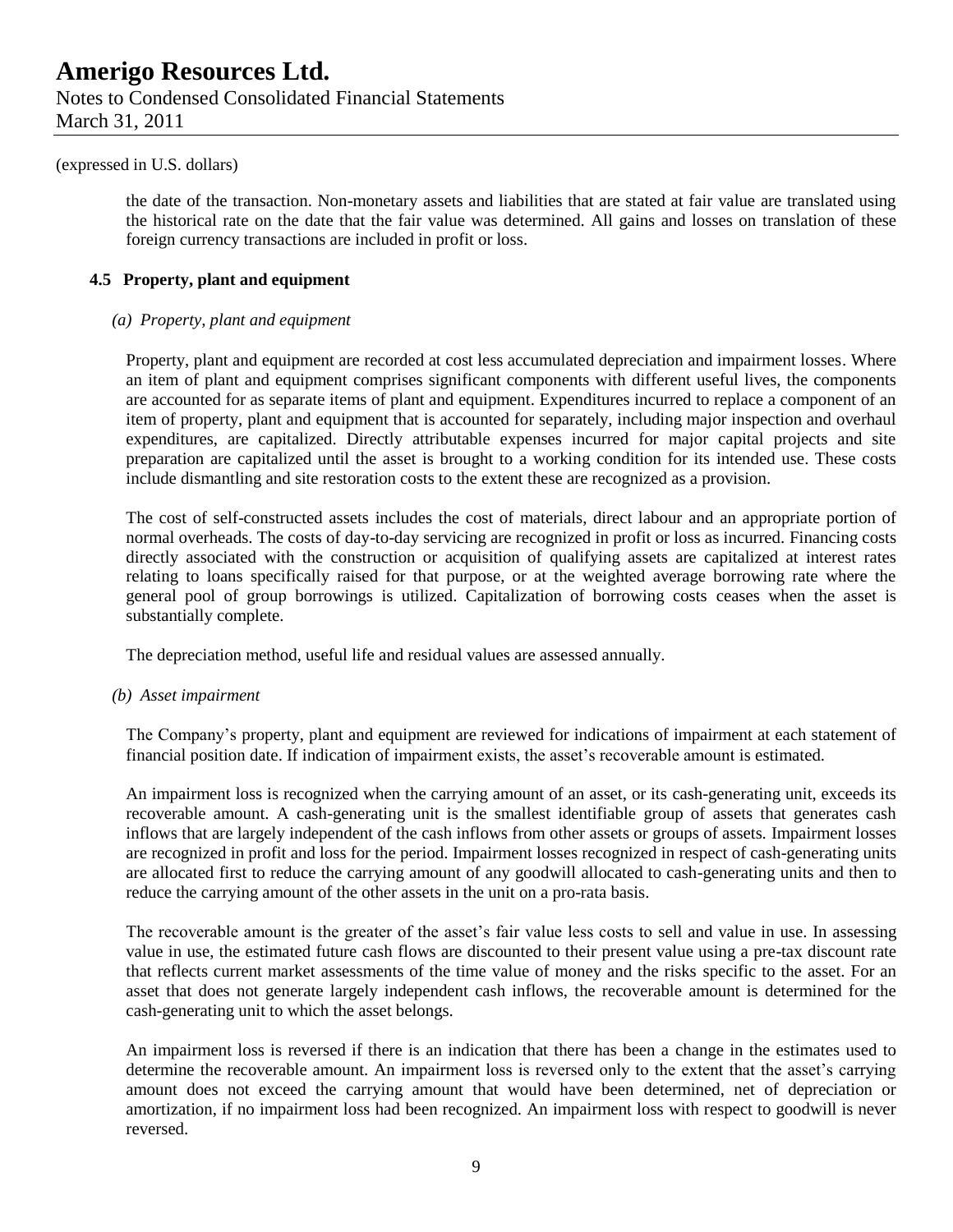Notes to Condensed Consolidated Financial Statements March 31, 2011

(expressed in U.S. dollars)

#### **4.6 Intangible assets**

At the time of the acquisition of MVC, the Company assigned the excess of the purchase price over the fair value of the tangible assets acquired to the MVC and Codelco contract for the processing of tailings from the El Teniente mine. This contractual right is amortized over the term of the contract and tested for impairment when circumstances indicate that the carrying value may be impaired.

#### **4.7 Financial assets and other financial liabilities**

#### **4.7.1 Classification**

#### *(a) Financial assets at fair value through profit or loss ("FVTPL")*

Financial assets are classified as FVTPL when the financial asset is held for trading or it is designated as FVTPL.

A financial asset is classified as held for trading if:

- $\blacksquare$  it has been acquired principally for the purpose of selling in the near future;
- it is a part of an identified portfolio of financial instruments that the Company manages and has an actual pattern of short-term profit-taking; or
- it is a derivative that is not designated and effective as a hedging instrument.

Financial assets classified as FVTPL are stated at fair value with any resultant gain or loss recognized in profit or loss. The net gain or loss recognized incorporates any dividend or interest earned on the financial asset. The Company does not have any assets classified as FVTPL financial assets.

#### *(b) Financial assets held to maturity ("HTM")*

HTM investments are recognized on a trade-date basis and are initially measured at fair value, including transaction costs. The Company does not have any assets classified as HTM investments.

#### *(c) Loans and receivables*

Trade receivables and other receivables that have fixed or determinable payments that are not quoted in an active market are classified as loans and receivables. Loans and receivables are initially recognized at the transaction value and subsequently carried at amortized cost less impairment losses. The impairment loss of receivables is based on a review of all outstanding amounts at period end. Bad debts are written off during the year in which they are identified. Interest income is recognized by applying the effective interest rate, except for short-term receivables when the recognition of interest would be immaterial.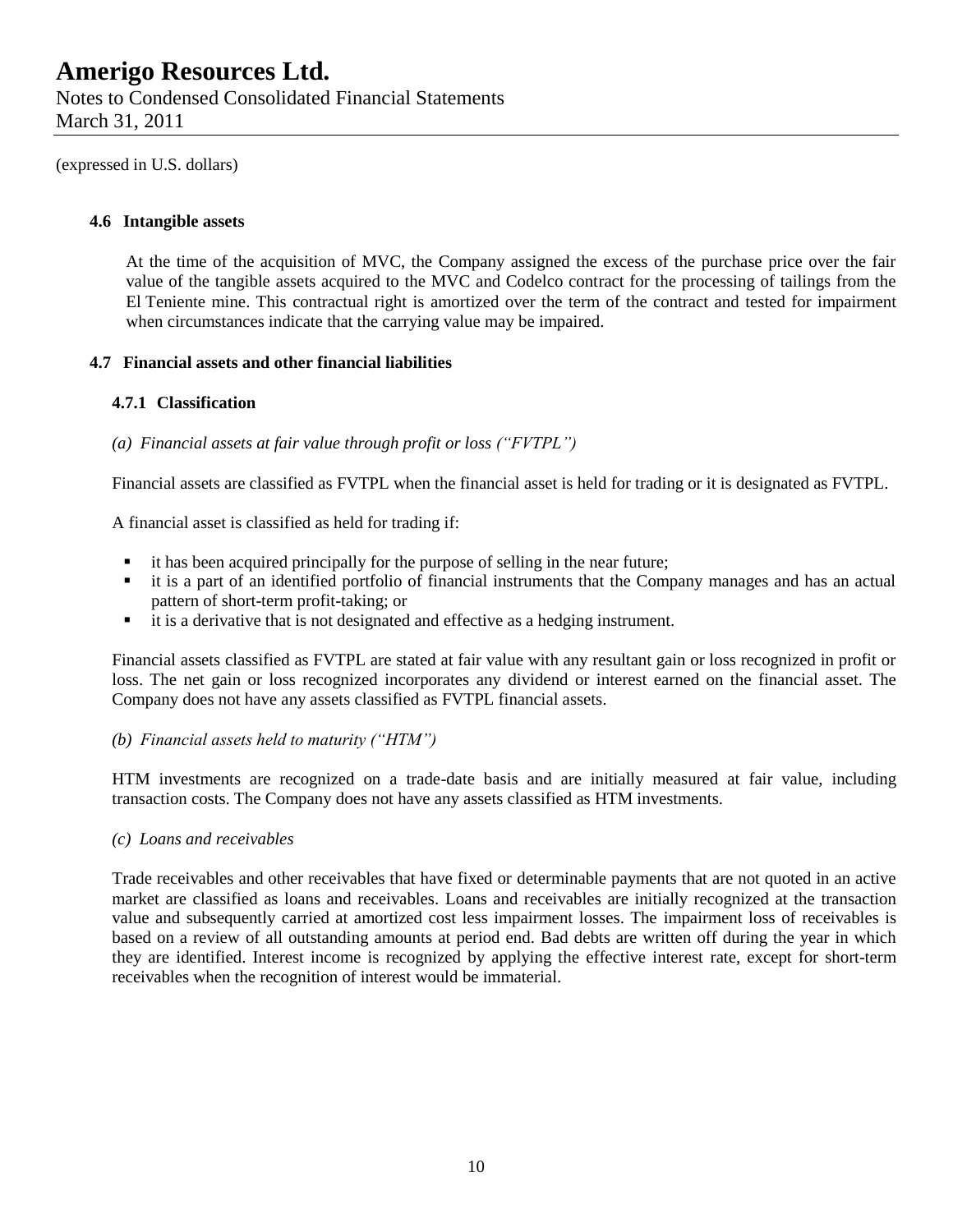Notes to Condensed Consolidated Financial Statements March 31, 2011

#### (expressed in U.S. dollars)

### *(d) Available-for-sale financial assets ("AFS")*

Investments and other assets held by the Company are classified as AFS and are stated at fair value. Gains and losses arising from changes in fair value are recognized in other comprehensive income and are accumulated in the investments revaluation reserve. When an investment is disposed of or is determined to be impaired, the cumulative gain or loss previously recognized in the investments revaluation reserve is included in profit or loss for the period. The fair value of AFS monetary assets denominated in a foreign currency is translated at the spot rate at the statement of financial position date.

#### *(e) Other financial liabilities*

Other financial liabilities at amortized cost include trade and other payables and borrowings. Trade payables and other payables are initially recognized at the amount required to be paid, less, when material, a discount to reduce the payables to fair value. Subsequently, trade payables are measured at amortized cost using the effective interest method. Borrowings are recognized initially at fair value, net of any transaction costs incurred, and subsequently at amortized cost using the effective interest method.

Other financial liabilities are classified as current liabilities if payment is due within twelve months. Otherwise, they are presented as non-current liabilities.

#### *(f) Derivative financial instruments*

The Company uses derivatives in the form of interest rate swaps to manage risks related to its variable rate debt. The Company's royalty to related parties is a derivative liability. All derivatives have been classified as held-fortrading, are included on the balance sheet within other liabilities, and are classified as current or non-current based on the contractual terms specific to the instrument. Gains and losses on re-measurement are included in finance income (expense).

#### **4.7.2 Recognition and measurement**

#### *(g) Effective interest method*

The effective interest method calculates the amortized cost of a financial asset and allocates interest income over the corresponding period. The effective interest rate is the rate that discounts estimated future cash receipts over the expected life of the financial asset, or, where appropriate, a shorter period, to the net carrying amount on initial recognition. Income is recognized on an effective interest basis for debt instruments other than those financial assets classified as FVTPL.

#### *(h) Impairment of financial assets*

Financial assets, other than those at FVTPL, are assessed for indicators of impairment at each period end. Financial assets are impaired when there is objective evidence that, as a result of one or more events that occurred after the initial recognition of the financial asset, the estimated future cash flows of the investment have been impacted.

Objective evidence of impairment could include the following:

- significant financial difficulty of the issuer or counterparty;
- default or delinquency in interest or principal payments; or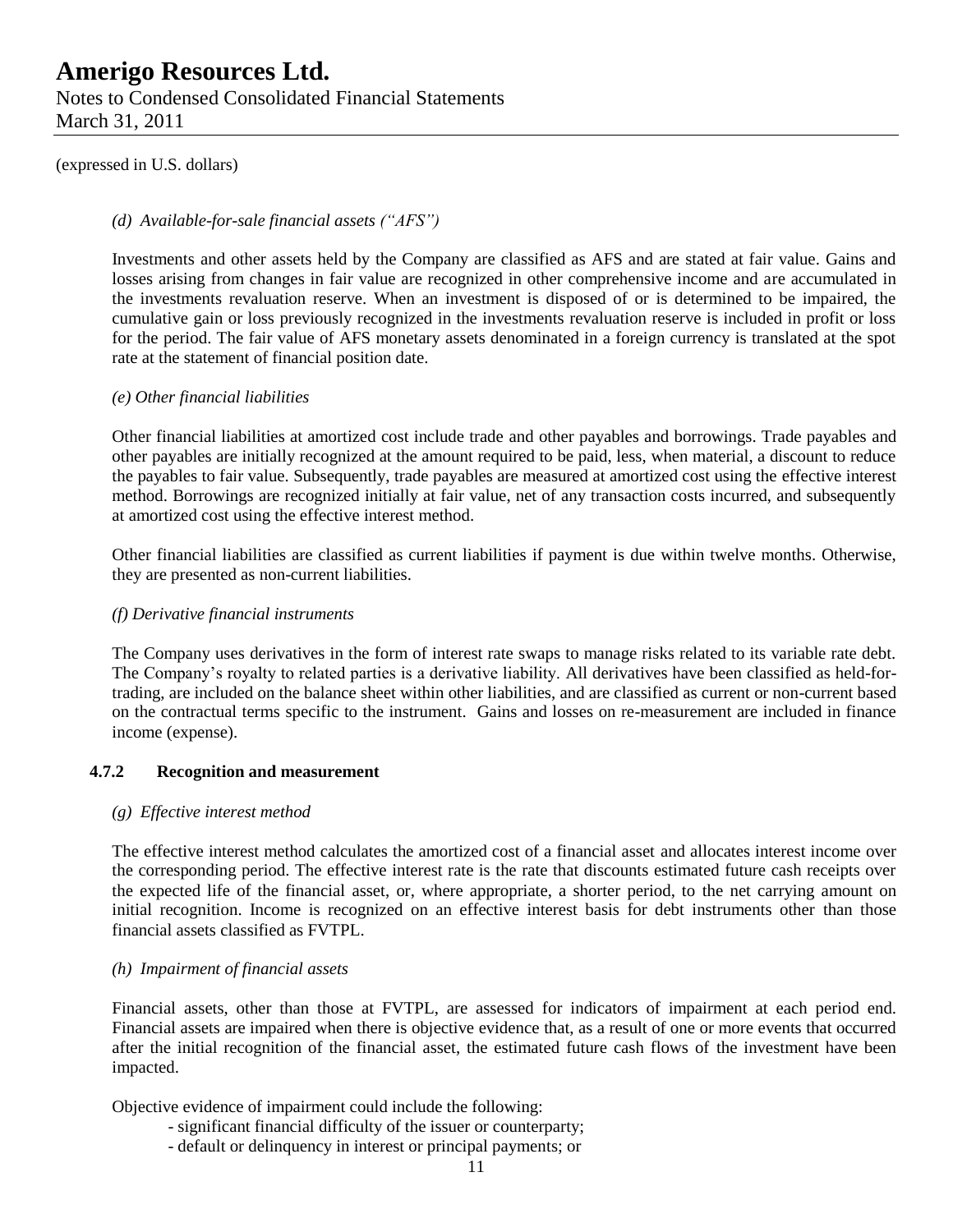Notes to Condensed Consolidated Financial Statements March 31, 2011

#### (expressed in U.S. dollars)

- it has become probable that the borrower will enter bankruptcy or financial reorganization.

For financial assets carried at amortized cost, the amount of the impairment is the difference between the asset's carrying amount and the present value of the estimated future cash flows, discounted at the financial asset's original effective interest rate.

The carrying amount of all financial assets, excluding trade receivables, is directly reduced by the impairment loss. The carrying amount of trade receivables is reduced through the use of an allowance account. When a trade receivable is considered uncollectible, it is written off against the allowance account. Subsequent recoveries of amounts previously written off are credited against the allowance account. Changes in the carrying amount of the allowance account are recognized in profit or loss.

With the exception of AFS equity instruments, if, in a subsequent period, the amount of the impairment loss decreases and the decrease relates to an event occurring after the impairment was recognized, the previously recognized impairment loss is reversed through profit or loss. On the date of impairment reversal, the carrying amount of the financial asset cannot exceed its amortized cost had impairment not been recognized.

#### *(i) De-recognition of financial assets*

A financial asset is derecognized when the contractual right to the asset's cash flows expire or if the Company transfers the financial asset and substantially all risks and rewards of ownership to another entity.

#### **4.8 Share-based payments**

The Company grants stock options to buy common shares of the Company to directors, officers, employees and consultants. The board of directors grants such options for periods of up to five years, with vesting periods determined at its sole discretion and at prices equal to or greater than the closing market price on the day preceding the date the options were granted. The fair value of the options is measured at grant date, using the Black-Scholes option pricing model, and is recognized over the period that the employees earn the options.

The fair value is recognized as an expense with a corresponding increase in equity. The amount recognized as an expense is adjusted to reflect the number of share options expected to vest.

#### **4.9 Inventories**

Inventories, comprising concentrates in process and copper and molybdenum concentrates, are valued at the lower of cost and net realizable value. Consumables are valued at the lower of average cost and net realizable value, with replacement cost used as the best available measure of net realizable value. Production cost is determined primarily on a weighted-average cost basis and includes direct production costs, direct labour costs and an allocation of variable and fixed production overhead including depreciation. Net realizable value is the estimated selling price in the ordinary course of business.

#### **4.10 Cash and cash equivalents**

Cash and cash equivalents consist of cash on hand, deposits in banks and highly liquid investments with an original maturity of three months or less.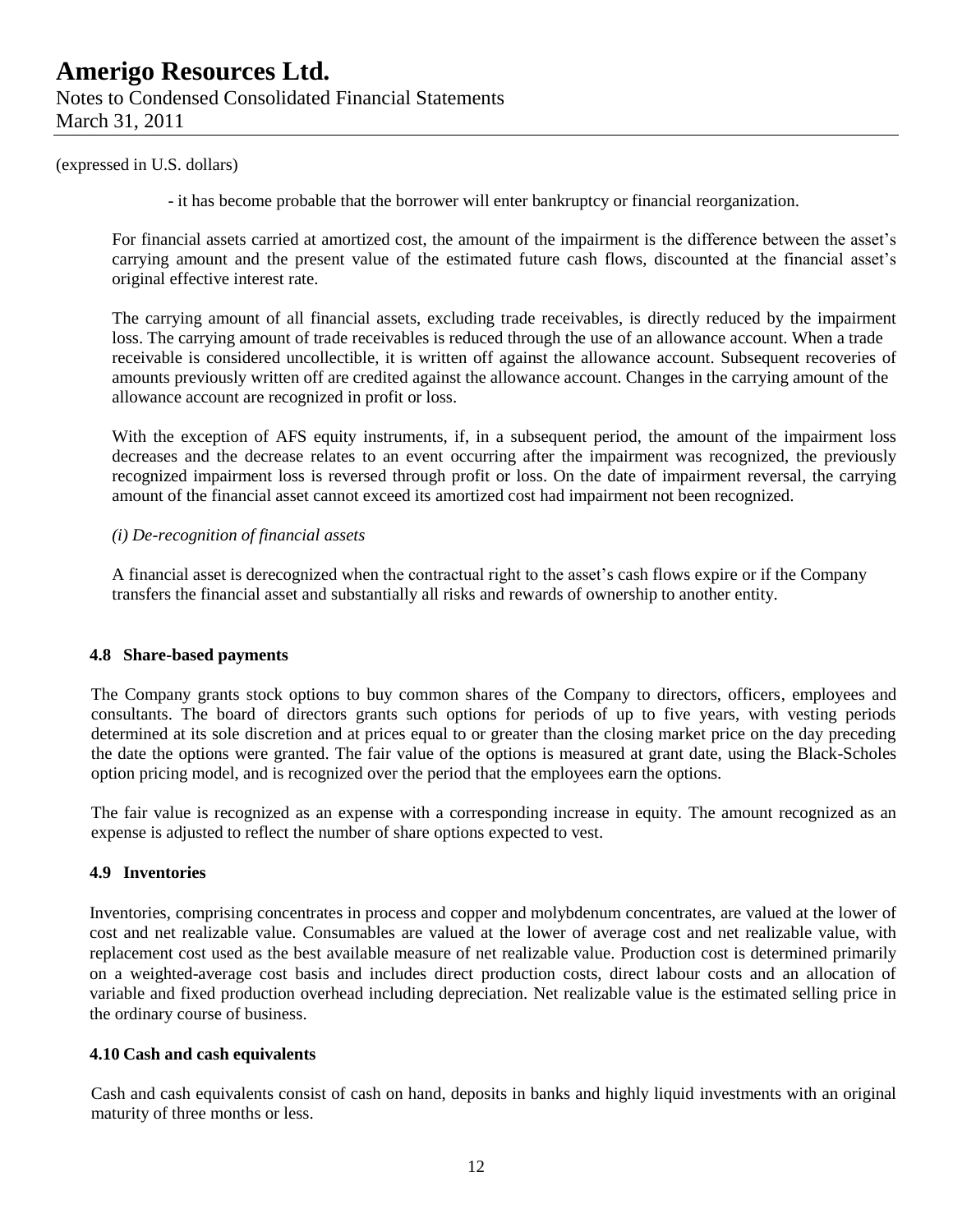Notes to Condensed Consolidated Financial Statements March 31, 2011

(expressed in U.S. dollars)

#### **4.11 Current and deferred income tax**

Income tax expense consists of current and deferred tax expense. Income tax expense is recognized in profit or loss. Current tax expense is the expected tax payable on the taxable income for the year, using tax rates enacted or substantively enacted at period end, adjusted for amendments to tax payable with regards to previous years. Deferred tax assets and liabilities are recognized for deferred tax consequences attributable to unused tax loss carry forwards, unused tax credits and differences between the financial statement carrying amounts of existing assets and liabilities and their respective tax bases. Deferred tax assets and liabilities are measured using the enacted or substantively enacted tax rates expected to apply when the asset is realized or the liability settled. The effect on deferred tax assets and liabilities of a change in tax rates is recognized in profit or loss in the period that substantive enactment occurs. A deferred tax asset is recognized to the extent that it is probable that future taxable profits will be available against which the asset can be utilized. To the extent that the Company does not consider it probable that a deferred tax asset will be recovered, the deferred tax asset is reduced.

The following temporary differences do not result in deferred tax assets or liabilities:

- the initial recognition of assets or liabilities, not arising in a business combination, that does not affect accounting or taxable profit
- goodwill
- investments in subsidiaries, associates and jointly controlled entities where the timing of reversal of the temporary differences can be controlled and reversal in the foreseeable future is not probable

Deferred tax assets and liabilities are offset when there is a legally enforceable right to set-off current tax assets against current tax liabilities and when they relate to income taxes levied by the same taxation authority and the Company intends to settle its current tax assets and liabilities on a net basis.

#### **4.12 Provisions**

Provisions are recorded when a present legal or constructive obligation exists as a result of past events where it is probable that an outflow of resources embodying economic benefits will be required to settle the obligation, and a reliable estimate of the amount of the obligation can be made. The amount recognized as a provision is the best estimate of the consideration required to settle the present obligation at the statement of financial position date, taking into account the risks and uncertainties surrounding the obligation. Where a provision is measured using the cash flows estimated to settle the present obligation, its carrying amount is the present value of those cash flows. When some or all of the economic benefits required to settle a provision are expected to be recovered from a third party, the receivable is recognized as an asset if it is virtually certain that reimbursement will be received and the amount receivable can be measured reliably.

#### **4.13 Earnings (loss) per share**

Basic earnings (loss) per share is computed by dividing the net earnings (loss) attributable to common shareholders by the weighted average number of shares outstanding during the reporting period. Diluted earnings (loss) per share is computed similar to basic earnings (loss) per share except that the weighted average shares outstanding are increased to include additional shares for the assumed exercise of stock options and warrants, if dilutive. The number of additional shares is calculated by assuming that outstanding stock options and warrants were exercised and that the proceeds from such exercises were used to acquire common stock at the average market price during the reporting periods.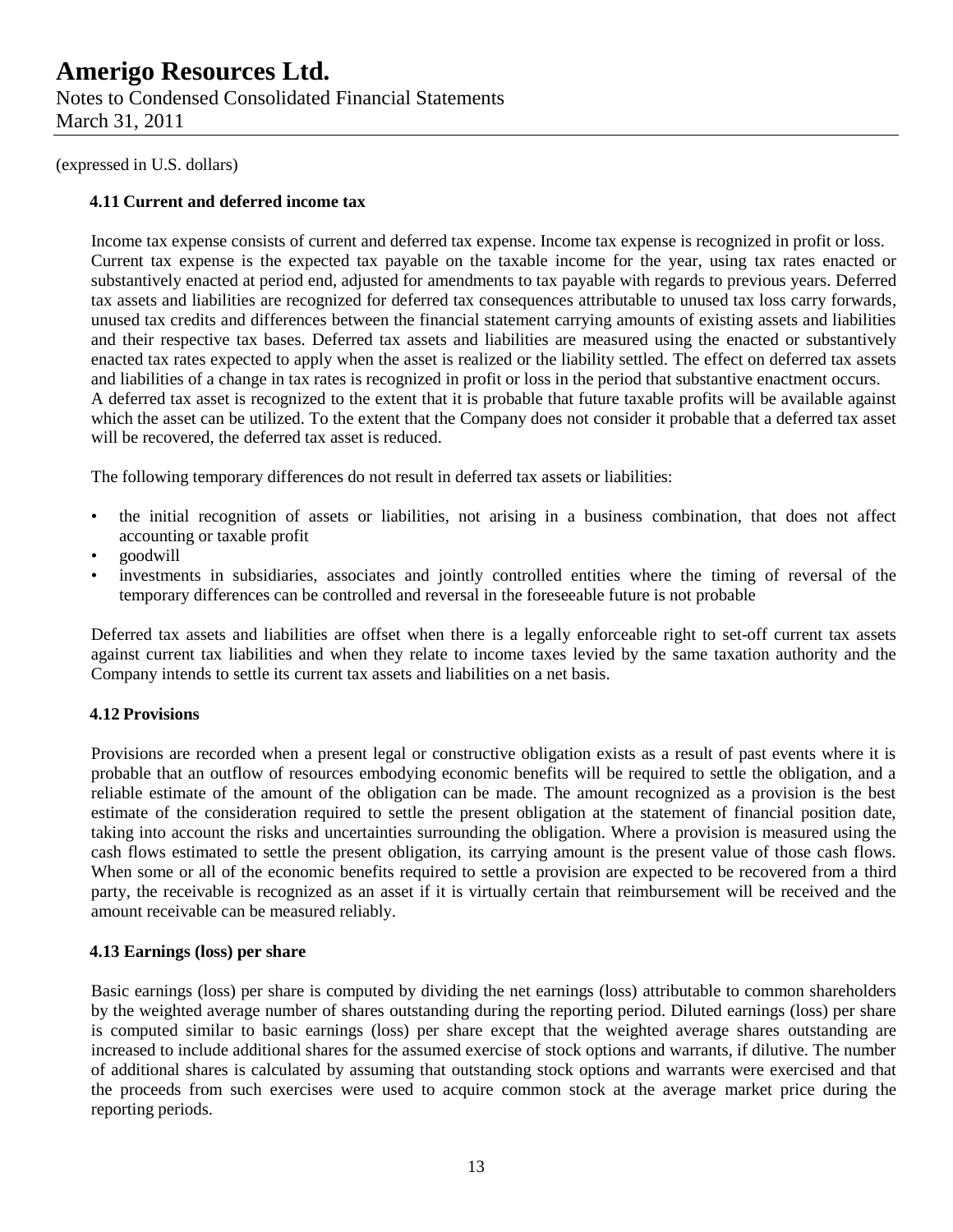Notes to Condensed Consolidated Financial Statements March 31, 2011

(expressed in U.S. dollars)

#### **4.14 Revenue recognition**

Revenue from the sale of the Company's copper and molybdenum concentrates is recorded net of smelter and refinery charges when persuasive evidence of a sales arrangement exists, delivery has occurred, the rights and obligations of ownership have passed to the customer and the sale price is determinable, subject to adjustments during the settlement period.

Copper produced by the Company is sold under a written sales agreement with Chile's Empresa Nacional de Minería ("Enami" or the "smelter"). The agreement with Enami establishes a delivery schedule of monthly sales quotas and in 2011 has set the Company's copper sale price at the average market price for the month following delivery  $($ "M+1"). Where production falls short of the monthly quota for a scheduled month of delivery, the quota is carried forward to a subsequent calendar month and the Company receives a sale price calculated for the originally scheduled month of delivery until the quota is met.

Molybdenum produced by the Company is sold under a written sales agreement with Chile's Molibdenos y Metales S.A. ("Molymet"). In 2011, the sale price to Molymet is the average market price for the month of delivery ("M").

In normal supply conditions and in circumstances where the quotational period for sales goes beyond the sale price for the month of delivery, sales for copper and molybdenum are provisionally priced at the time of sale based on the prevailing copper forward market price or the current molybdenum market price, as specified in the sales contracts, where applicable. Variations between the price recorded at the time of sale and the actual final price received from the smelter or the roaster are caused by changes in copper and molybdenum market prices and result in an embedded derivative in the accounts receivable. The embedded derivative is recorded at fair value each period until final settlement occurs, with changes in fair value classified as a component of revenue. In a period of rising prices, not only will the Company record higher revenue for deliveries in the period, but it will also record favourable adjustments to revenue for copper and molybdenum delivered in the prior period. Similarly, in a period of declining prices, the Company will record lower revenues for current deliveries and negative adjustments to revenue for prior period deliveries.

#### **4.15 Asset retirement obligation**

MVC has a future obligation to retire the assets located at its facility at the end of its contract with El Teniente in 2021. This obligation has been recorded as a liability at present value in the Company's consolidated balance sheet. The fair value determination is based on estimated future cash flows, the current credit-adjusted risk-free discount rate, and an estimated inflation factor. The value of asset retirement obligations is evaluated on an annual basis or as new information becomes available on the expected amounts and timing of cash flows required to discharge the liability. The fair value of the liability is added to the carrying amount of plant and equipment, and this additional carrying amount is depreciated over time to 2021. An accretion cost, representing the increase over time in the present value of the liability, is recorded each period in finance expense.

#### **4.16 Comprehensive income (loss)**

Comprehensive income (loss) includes items that are not included in net profit such as unrealized gains or losses on available-for-sale investments, gains or losses on certain derivative instruments and foreign currency gains or losses related to translation of the financial statements of foreign operations. The Company's comprehensive income (loss), components of other comprehensive income, and cumulative translation adjustments are presented in the consolidated statements of comprehensive income (loss) and the consolidated statements of changes in equity.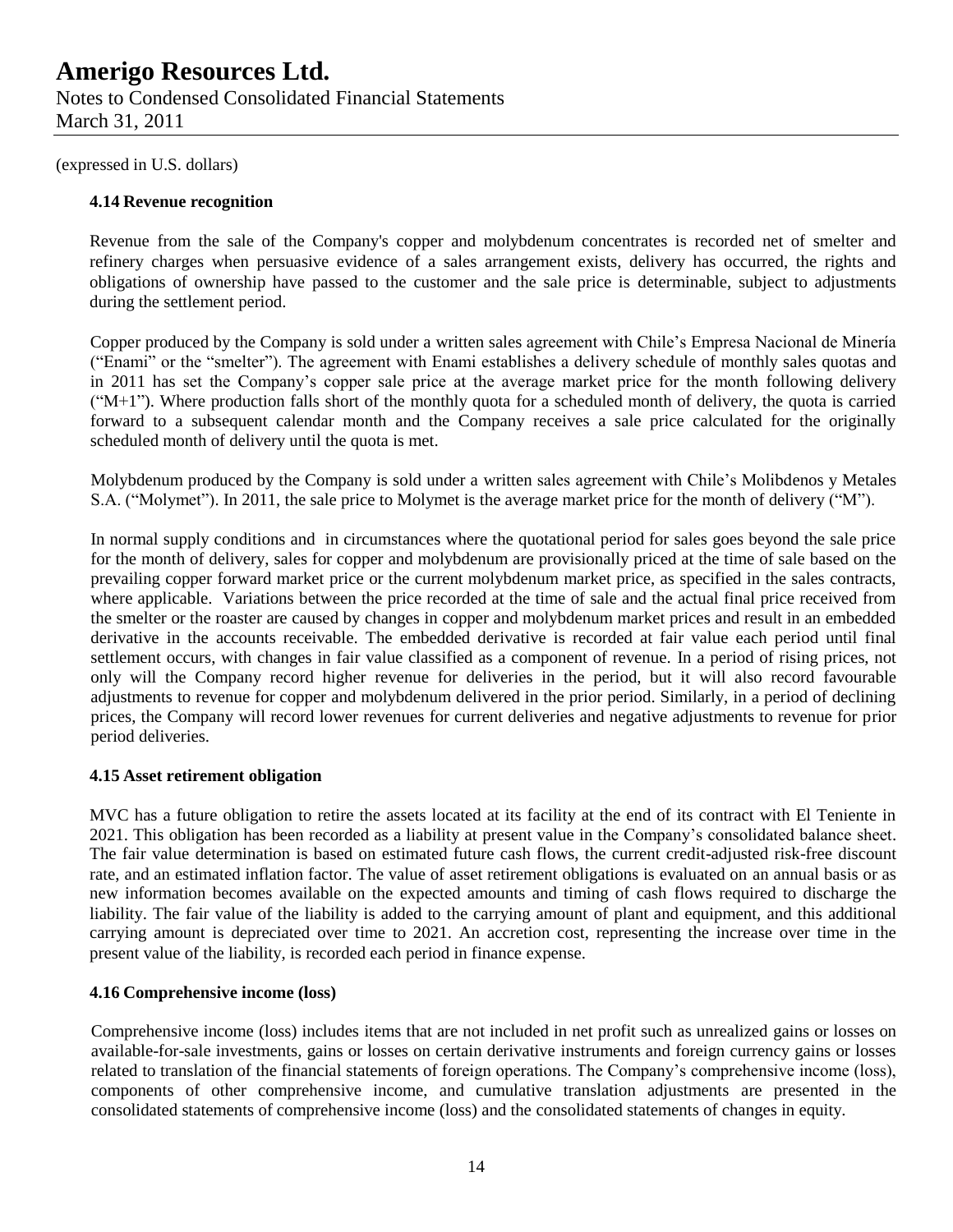## **Amerigo Resources Ltd.** Notes to Condensed Consolidated Financial Statements

March 31, 2011

#### (expressed in U.S. dollars)

### **5 Critical accounting estimates and judgements**

Estimates and judgements are continually evaluated and are based on historical experience and other factors, including expectations of future events that are believed to be reasonable under the circumstances.

In preparing these interim consolidated financial statements, the Company makes estimates and assumptions concerning the future. The resulting accounting estimates will, by definition, seldom equal the related actual results. The estimates and assumptions that have a significant risk of causing a material adjustment to the carrying amounts of assets and liabilities within the next financial year are addressed below.

#### *Useful life of assets*

As at March 31, 2011, the contract with El Teniente has been estimated to terminate as of December 31, 2021. The useful lives of assets have been determined based on their estimated economic life, not to exceed December 31, 2021. Changes in the remaining life of the contract with El Teniente will be determined based on executed term extensions.

#### *Asset retirement obligation*

The future value of the provision for asset retirement was determined using an inflation rate of 4.5% and an estimated contractual term to December 31, 2021. The provision has been discounted to present value at a creditadjusted rate.

#### *Impairment of property, plant and equipment*

Please refer to Note 4.5(b).

#### **6 Available-for-sale financial assets**

|                                                                                                          | March 31,<br>2011<br>Φ                             | December 31,<br>2010<br>Φ                            |
|----------------------------------------------------------------------------------------------------------|----------------------------------------------------|------------------------------------------------------|
| <b>Start of period</b><br>Exchange differences<br><b>Additions</b><br>Disposals<br>Changes in fair value | 25,583,511<br>621,125<br>(11, 119, 240)<br>558,837 | 6,754,790<br>407,585<br>1,915,923<br>-<br>16,505,213 |
| End of period                                                                                            | 15,644,233                                         | 25,583,511                                           |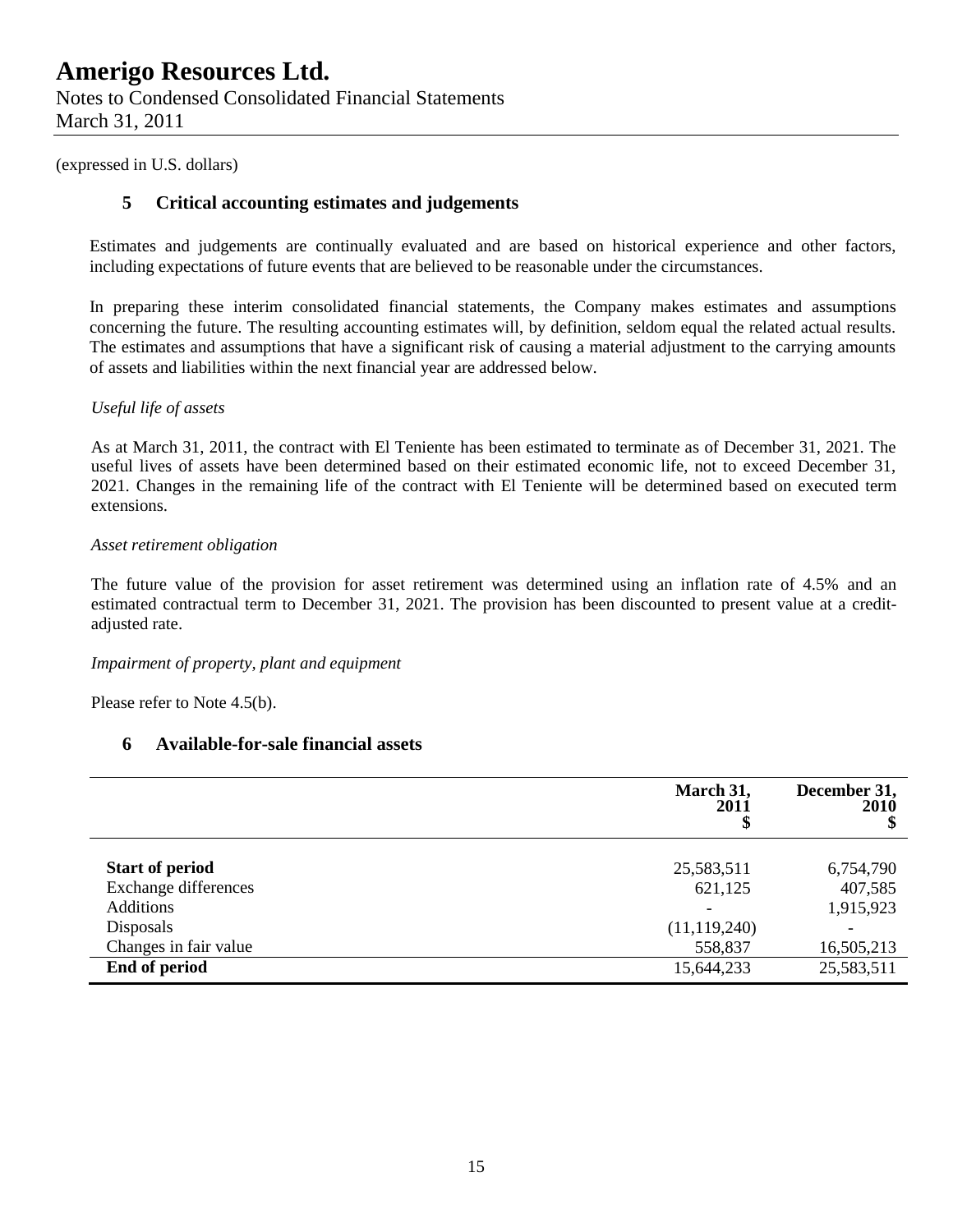Notes to Condensed Consolidated Financial Statements March 31, 2011

#### (expressed in U.S. dollars)

Available-for-sale financial assets include the following:

|                                                      | March 31,<br>2011       | December 31,<br><b>2010</b><br>Φ |
|------------------------------------------------------|-------------------------|----------------------------------|
| Candente Copper Corp. (a)<br>Candente Gold Corp. (b) | 10,594,717<br>1,752,786 | 19,636,633<br>2,179,450          |
| Los Andes Copper Ltd. (c)                            | 3,296,730<br>15,644,233 | 3,767,428<br>25,583,511          |

- a) At various dates during 2007 and 2008, the Company acquired for investment purposes 10,788,280 common shares of Candente Copper Corp. ("Candente Copper)", an issuer listed on the Toronto, Lima and Frankfurt stock exchanges, at an aggregate cost of \$15,861,986. The Company's investment in Candente Copper is designated as "available for sale" for accounting purposes, which means it is an investment that is not held for trading. Gains or losses arising from changes in fair value are recorded in accumulated other comprehensive income in the Company's consolidated balance sheet until the investment is sold or management determines that an other than temporary impairment in the value of the investment has occurred, at which time gains or losses are transferred into earnings. During the quarter ended March 31, 2011, the Company sold 5,000,000 of its Candente Copper shares, and recognized a gain of \$9,750,931 in earnings. At March 31, 2011, Candente Copper's closing share price was Cdn\$1.78 and the fair value of the Company's approximately 5% investment in Candente Copper was \$10,594,717. During the quarter ended March 31, 2011, the Company recorded other comprehensive income of \$2,077,324 (Q1-2010: other comprehensive loss of \$931,681) for the changes in fair value of this investment, net of deferred income tax.
- b) On January 4, 2010, the Company received a total of 2,157,656 shares of Candente Gold Corp. ("Candente Gold"), an issuer listed on the TSX, following Candente Gold's spinout from Candente Copper. The initial cost of the Candente Gold shares and subsequent adjustments to fair value required at each balance sheet date are recorded in accumulated other comprehensive income, as the Company's investment in Candente Gold is designated as "available for sale" for accounting purposes. At March 31, 2011, Candente Gold's closing share price was Cdn\$0.79 and the fair value of the Company's approximately 4% investment in Candente Gold was \$1,752,786. The Company recorded other comprehensive loss of \$426,664 (Q1-2010: other comprehensive income of \$1,609,482) for the changes in the fair value of this investment, net of deferred income tax.
- c) At various dates during 2007 and 2008, the Company acquired for investment purposes 8,015,000 common shares of Los Andes Coppper Ltd. ("Los Andes"), an issuer listed on the TSXV, at an aggregate cost of \$3,946,908. Adjustments to fair value are required at each balance sheet date, as the Company's investment in Los Andes is designated as "available for sale" for accounting purposes. At March 31, 2011, Los Andes's closing share price was Cdn\$0.40 and the fair value of the Company's approximately 6% investment was \$3,296,730. The Company recorded other comprehensive loss of \$470,698 (Q1-2010: other comprehensive income of \$88,506) for the changes in the fair value of this investment, net of deferred income tax.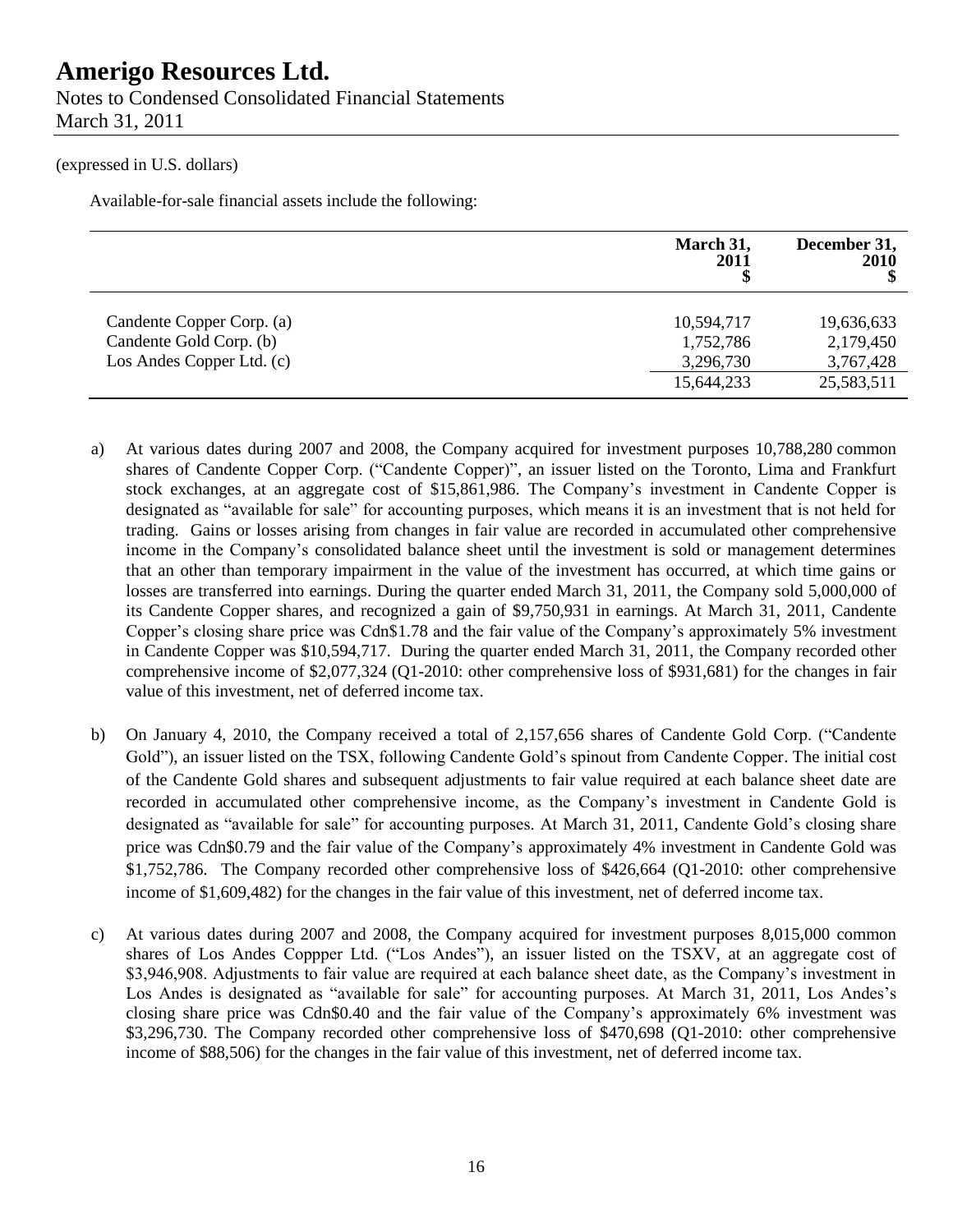## **Amerigo Resources Ltd.** Notes to Condensed Consolidated Financial Statements March 31, 2011

(expressed in U.S. dollars)

### **7 El Teniente royalty payable**

MVC has a contract with Codelco – El Teniente ("DET") until 2021 to process tailings ("fresh tailings") from the current production of the El Teniente mine in Chile (Note 12). MVC pays a royalty to DET on copper and molybdenum produced by MVC. The amount of the copper royalty is determined pursuant to a formula that considers both the price of copper and the copper content in the fresh tailings. No royalties are payable if the copper price is below \$0.80/lb (for copper content in fresh tailings between 0.09% and 0.1499%); if the copper price is between \$0.80 and \$0.95, the royalty varies on a sliding scale from 0% to 10%; if the copper price is between \$0.95 and \$1.30, the royalty is 10%; and if the copper price is \$1.30/lb or higher, a maximum royalty of 13.5% is payable.

Royalty payments for copper production are calculated using the LME Price for copper for the month of delivery of the tailings, and invoiced by DET on a monthly basis within 30 days of the end of the third month following the month of delivery of the tailings; payment to DET is made within 10 days of receipt of invoices. Accordingly, the price base used for the calculation of the El Teniente royalty is, in most instances, not the same price base used for the pricing of copper sales.

Adjustments to the El Teniente royalty are recorded on a monthly basis for changes in copper deliveries during the settlement period.

MVC also pays to DET a royalty of 10% of MVC's net revenue received from the sale of molybdenum concentrates produced from fresh tailings.

The El Teniente royalties are recorded as a component of cost of sales.

During the quarter ended June 30, 2009, MVC reached an agreement with DET providing MVC the right to process tailings from the Colihues tailings impoundment. The agreement provides for a sliding scale copper royalty that is 3% if the LME Price is less than \$0.80/lb, and rises to approximately 30% at an LME Price of \$4.27, but also contains a provision that the parties will review and potentially adjust the formula where the LME Price remains lower than \$1.95/lb or higher than \$4.27/lb for three consecutive months. For molybdenum prices lower than \$35/lb, the royalty is 11.9% and for molybdenum prices greater than or equal to \$35/lb, the royalty is 12.4%. The agreement further provides that in December of each year the parties will revise the formula's grade and recovery parameters if necessary.

As at March 31, 2011, royalties payable to El Teniente were \$10,480,191 (December 31, 2010: \$11,663,151), representing approximately three months of royalties,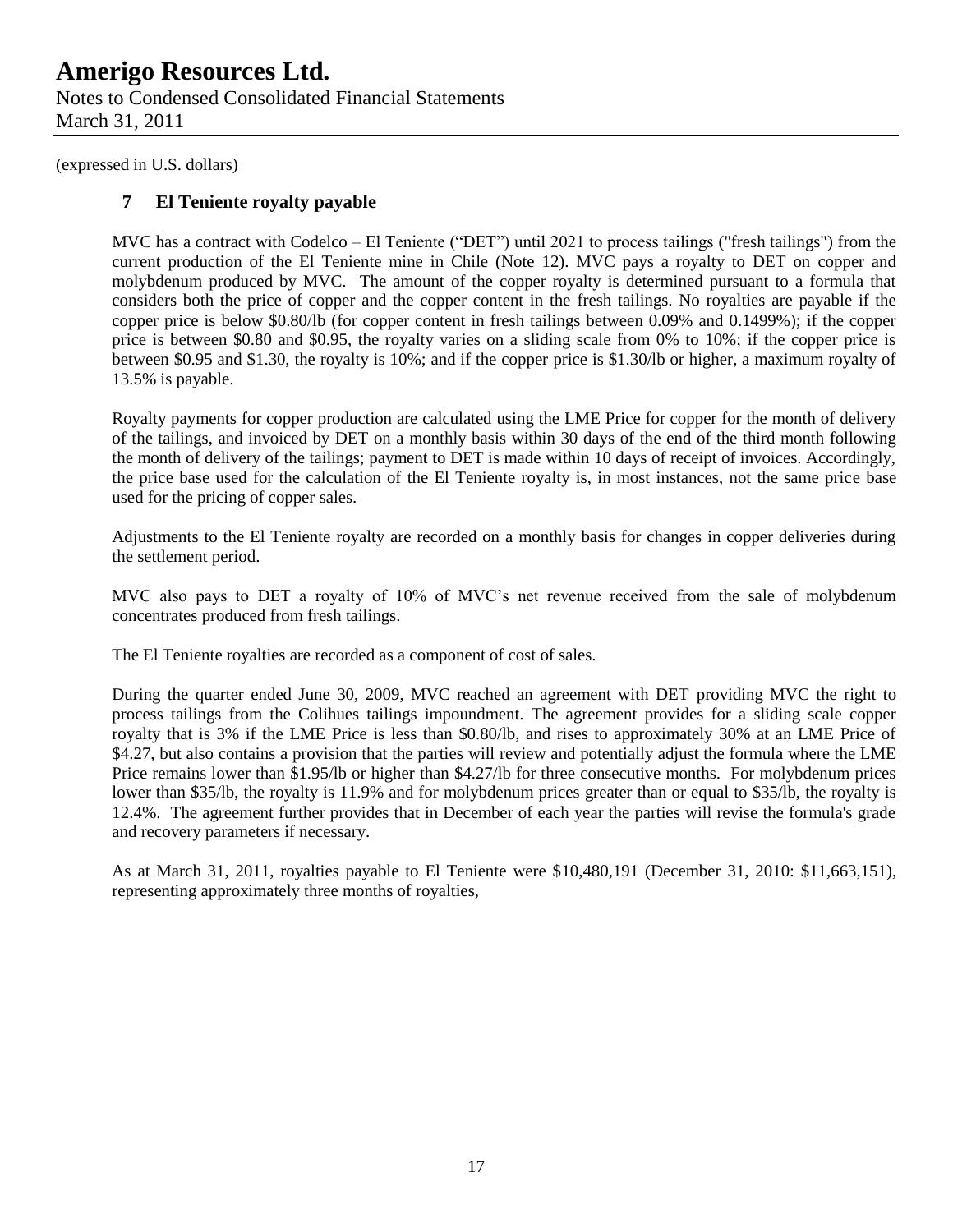Notes to Condensed Consolidated Financial Statements March 31, 2011

(expressed in U.S. dollars)

## **8 Property, plant and equipment**

|                                | <b>Plant</b> and<br>infrastructure<br>\$ | <b>Machinery</b> and<br>equipment and<br>other assets<br>\$ | <b>Total</b><br>\$ |
|--------------------------------|------------------------------------------|-------------------------------------------------------------|--------------------|
| <b>At January 1, 2010</b>      |                                          |                                                             |                    |
| Cost                           | 137, 332, 863                            | 44,179,757                                                  | 181,512,620        |
| Accumulated depreciation       | (34, 657, 394)                           | (17,701,568)                                                | (52, 358, 962)     |
| Net book amount                | 102,675,469                              | 26,478,189                                                  | 129, 153, 658      |
| Year ended December 31, 2010   |                                          |                                                             |                    |
| Opening net book amount        | 102,675,469                              | 26,478,189                                                  | 129,153,658        |
| <b>Exchange differences</b>    | 8,786,109                                | 2,285,703                                                   | 11,071,812         |
| <b>Additions</b>               | 10,317,454                               | 1,165,448                                                   | 11,482,902         |
| Depreciation charge            | (8,426,554)                              | (2,608,175)                                                 | (11, 034, 729)     |
| <b>Closing net book amount</b> | 113,352,478                              | 27,321,165                                                  | 140,673,643        |
| <b>At December 31, 2010</b>    |                                          |                                                             |                    |
| Cost                           | 160,070,864                              | 49,042,806                                                  | 209,113,670        |
| Accumulated depreciation       | (46, 718, 386)                           | (21, 721, 641)                                              | (68, 440, 027)     |
| Net book amount                | 113,352,478                              | 27,321,165                                                  | 140,673,643        |
| Period ended March 31, 2011    |                                          |                                                             |                    |
| Opening net book amount        | 113,352,478                              | 27,321,165                                                  | 140,673,643        |
| <b>Exchange differences</b>    | (2,309,818)                              | (892, 371)                                                  | (3,202,189)        |
| <b>Additions</b>               | 4,323,308                                | 314,796                                                     | 4,638,104          |
| Disposals                      |                                          | (21,275)                                                    | (21, 275)          |
| Depreciation charge            | (2,469,655)                              | (723, 044)                                                  | (3,192,699)        |
| <b>Closing net book amount</b> | 112,896,313                              | 25,999,271                                                  | 138,895,584        |
| At March 31, 2011              |                                          |                                                             |                    |
| Cost                           | 161,185,414                              | 47,644,676                                                  | 208,830,090        |
| Accumulated depreciation       | (48, 289, 101)                           | (21, 645, 405)                                              | (69, 934, 506)     |
| Net book amount                | 112,896,313                              | 25,999,271                                                  | 138,895,584        |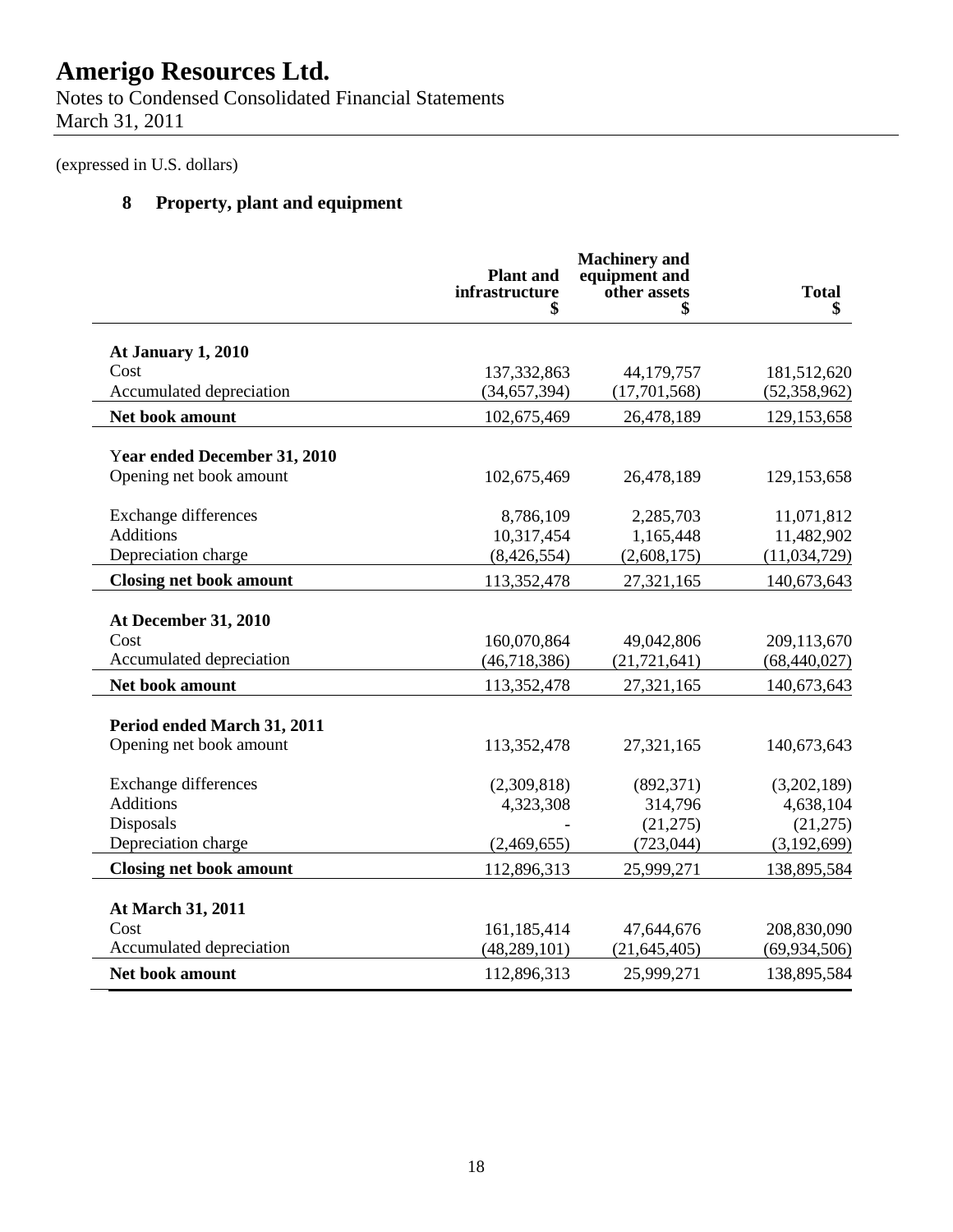Notes to Condensed Consolidated Financial Statements March 31, 2011

(expressed in U.S. dollars)

### **9 Intangible assets**

|                                    | \$         |
|------------------------------------|------------|
| <b>January 1, 2010</b>             |            |
| Cost                               | 9,157,500  |
| <b>Exchange differences</b>        | 231,304    |
| Amortization                       | (154, 880) |
| Net book amount, December 31, 2010 | 9,233,924  |
| Exchange differences               | (172,070)  |
| Amortization                       | (166, 185) |
| Net book amount, March 31, 2011    | 8,895,669  |

At the time of the acquisition of MVC, Amerigo assigned the excess of the purchase price over the fair value of the tangible assets acquired to the MVC and Codelco contract for processing El Teniente mine tailings. The contractual right is amortized to the end of 2021.

### **10 Borrowings**

|                                                                          | March 31,<br>2011 | December 31,<br><b>2010</b> |
|--------------------------------------------------------------------------|-------------------|-----------------------------|
|                                                                          | \$                | \$                          |
| Enami Ioan (Note $10(a)$ )<br>Bank loans (Note 10 (b), $(c)$ and $(d)$ ) | 10,701,547        | 1,887,155<br>12,848,276     |
| Less: Short-term debt and current portion of long-                       | 10,701,547        | 14,735,431                  |
| term debt                                                                | (6,869,000)       | (9,851,457)                 |
|                                                                          | 3,832,547         | 4,883,974                   |

The fair values of debt are determined using market values where available and discounted cash flows based on the expected cost of borrowing on other items.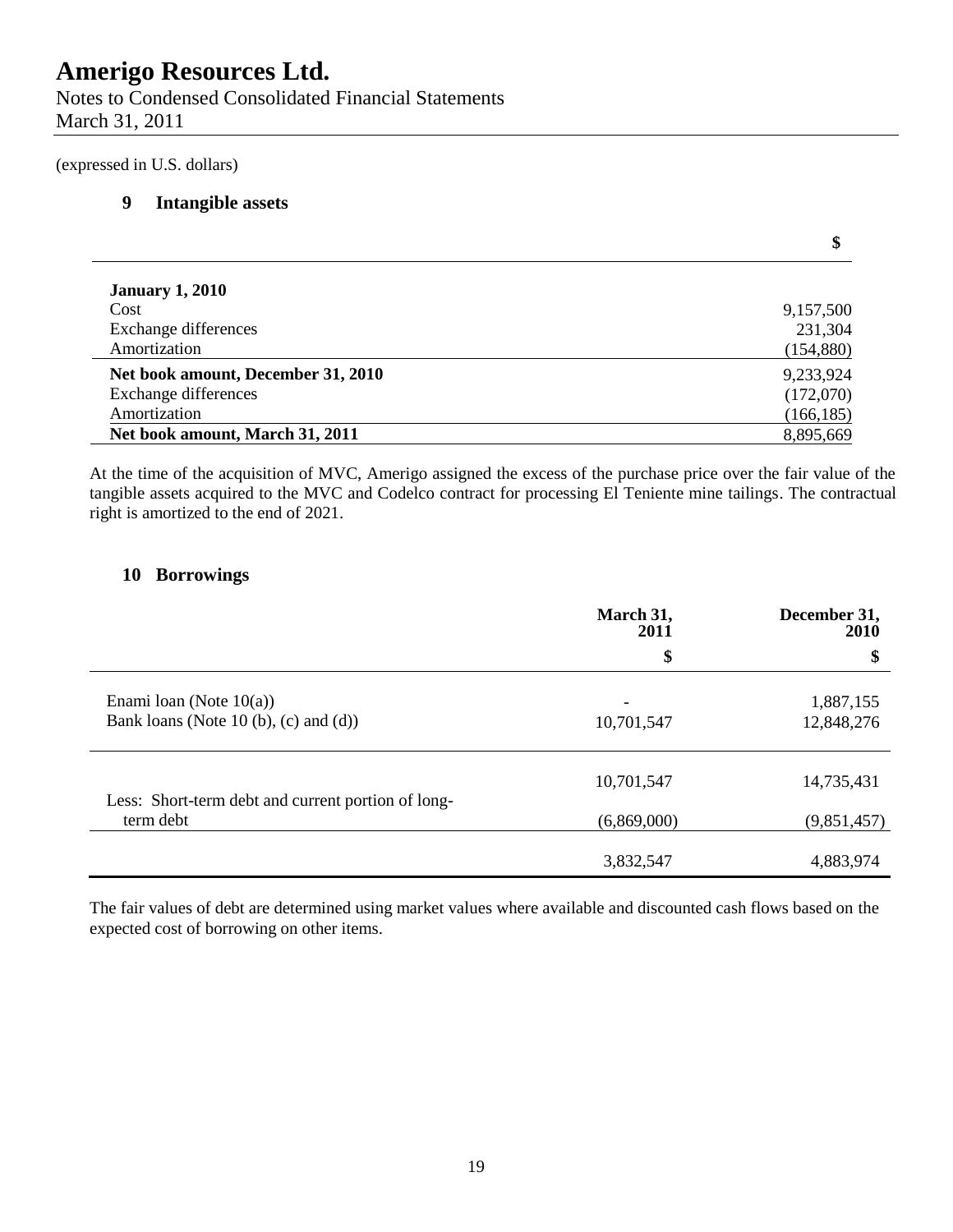## **Amerigo Resources Ltd.** Notes to Condensed Consolidated Financial Statements March 31, 2011

(expressed in U.S. dollars)

- (a) MVC sells its copper production to Enami. During the quarter ended March 31, 2009, Enami provided a loan facility of \$11,123,735 to MVC to settle the final negative pricing adjustments due to Enami for the quotas from June to September 2008 (priced at October 2008 to January 2009 prices). Under the terms of the loan facility, MVC agreed to make monthly instalments to Enami of \$325,000 plus interest during the period from May 2009 to March 2010 and of \$629,052 plus interest during the period from April 2010 to March 2011. Interest was payable on the Enami loan at a rate of Banco de Chile Prime plus 2%. Collateral on certain equipment was provided in an amount of approximately \$16,550,000. The Enami loan was repaid in full during the quarter ended March 31, 2011.
- b) In October 2009, MVC obtained from a Chilean bank a loan denominated in Unidades de Fomento ("UF"), the Chilean indexed monetary unit. The principal amount of the loan was UF167,600 (the equivalent of Chilean Pesos ("CLP") 3,500,000,000 or \$6,508,957 at the loan grant date). The loan was used to repay a CLP\$3,150,000,000 short-term loan with the same bank. The remaining CLP350,000,000 was used for working capital. The balance of the loan and accrued interest at March 31, 2011 was the equivalent of \$2,862,394 (December 31, 2010: \$3,893,845).

This loan is repayable in eight equal quarterly instalments of UF20,950 from January 20, 2010 to October 20, 2011. The loan agreement provides for interest at an annual rate of 6.78%, and requires MVC to meet certain interest coverage and debt to equity ratios at June 30 and December 31 in each year during the term of the loan. MVC also agreed to allow the bank to retain previously granted security in certain machinery and equipment with a carrying value of approximately \$11,900,000 as collateral. MVC was in compliance with all debt covenants at December 31, 2010.

c) In November 2010, the Company obtained from the same bank described on note 10(b) an additional loan denominated in U.S. dollars in the principal amount of \$4,000,000. The balance of this loan and accrued interest at March 31, 2011 was \$3,507,280 (December 31, 2010: \$4,006,920).

This loan is repayable in eight equal quarterly instalments of \$500,000 from March 15, 2011 to October 15, 2012, provides for interest at an annual rate of 4.68%, and requires MVC to meet certain interest coverage, debt to equity and bank debt to EBITDA ratios at June 30 and December 31 in each year during the term of the loan. MVC was in compliance with all debt covenants at December 31, 2010.

d) In December 2008, the Company obtained a \$5,000,000 loan from a Chilean bank. In May 2009, the loan was converted into a CLP loan and on May 12, 2010 it was restructured as a three year loan.

The principal amount of the loan is CLP2,858,250,000. The loan is repayable in 36 equal monthly instalments of CLP79,395,833 from June 2010 to May 2013. The loan agreement provides for interest at a variable rate of Chilean Association of Banks and Financial Institutions Tasa Bancaria ("TAB") plus 2.5%. Concurrently with the loan agreement, the Company entered into an interest rate swap ("IRS") through which it fixed the rate of the loan to an annual rate of 9.96%. The Company has recognized the IRS in the balance sheet at fair value with changes in its fair value recognized in earnings. MVC provided the bank with security in certain machinery and equipment with a value of approximately \$4,010,000 as collateral. The balance of the loan and accrued interest at March 31, 2011 was the CLP equivalent of \$4,331,873 (December 31, 2010: \$4,947,511).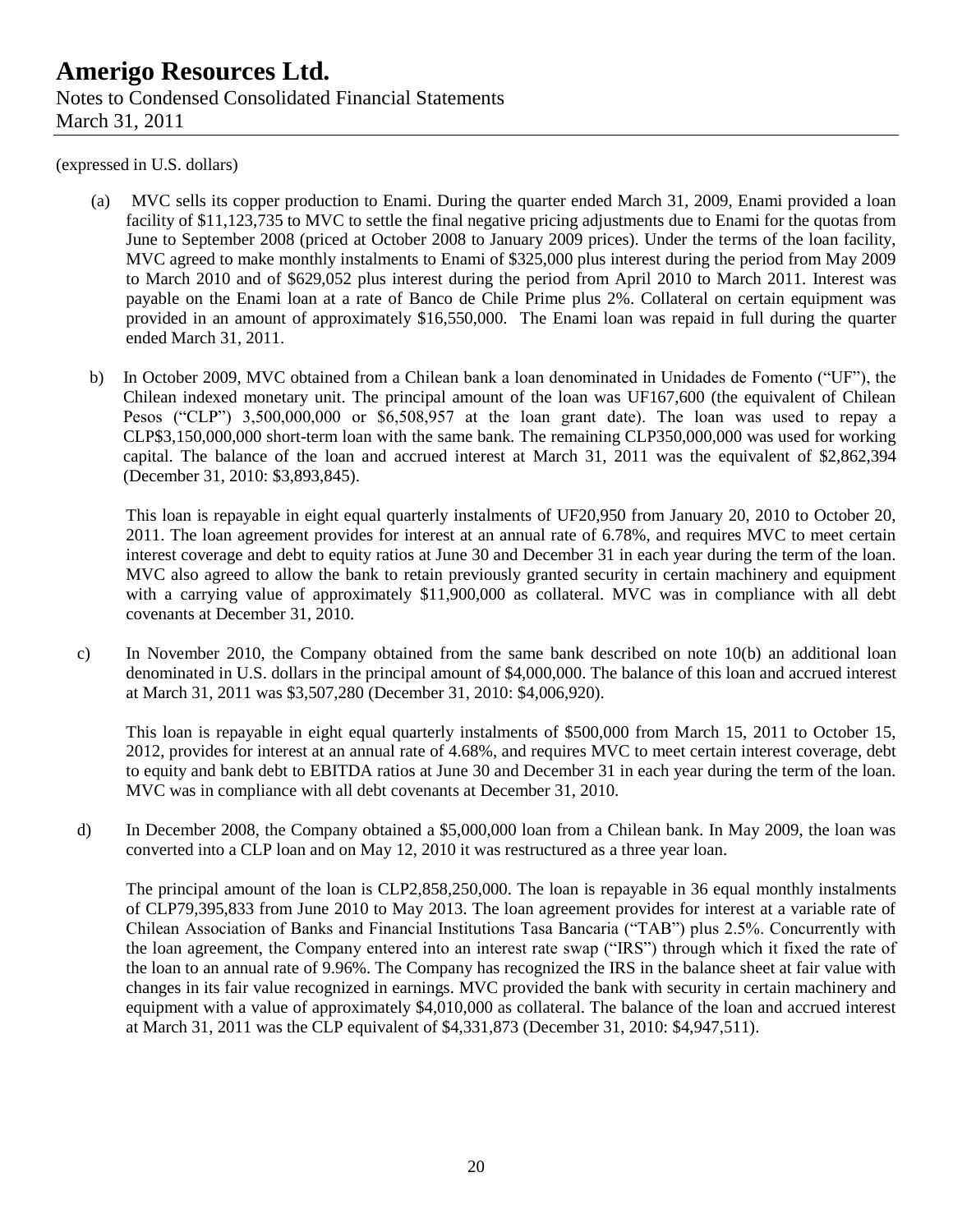Notes to Condensed Consolidated Financial Statements March 31, 2011

(expressed in U.S. dollars)

#### **11 Related party transactions**

(a) Royalties to related parties

Amerigo holds its interest in MVC through Amerigo International Holdings Corp. ("Amerigo International"). Amerigo International is controlled by Amerigo except for certain outstanding Class A shares with a book value of \$1,000. The Class A shares are owned indirectly by a director, a former director and an associate of a former director of Amerigo, and were issued in order to structure a more tax-efficient manner of paying the royalty obligation (the "Royalty") owing to the director and former director, who transferred to the Company the rights to purchase the interest in MVC.

In accordance with the articles of Amerigo International, the holders of the Class A shares are not entitled to any dividend or to other participation in the profits of Amerigo International, except for the total royalty dividend, if declared by the directors of Amerigo International, in an amount equal to the amount of the Royalty.

The Royalty is calculated as follows:

- \$0.01 for each pound of copper equivalent produced by MVC or any successor entity to MVC if the price of copper is under \$0.80, or
- \$0.015 for each pound of copper equivalent produced by MVC or any successor entity to MVC if the price of copper is \$0.80 or more.

The Royalty is a derivative financial instrument. This liability is measured at fair value, with changes in fair value recorded in profit for the period. The fair value of the liability at March 31, 2011 is \$5,871,676 (December 31, 2010: \$6,006,429).

For MVC production up to the end of 2010, the Royalty was paid as a royalty dividend on the Class A shares of Amerigo International. During the quarter ended March 31, 2011, Royalties totalling \$180,128 were paid or accrued to the Amerigo International Class A shareholders on production in the period (Q1-2010: \$139,221). At March 31, 2011, \$71,066 of this amount remained outstanding (December 31, 2010: \$67,064).

(b) Purchases of goods and services

The Company's related parties consist of companies owned by executive officers and directors, as follows:

|                                   | Nature of transactions |
|-----------------------------------|------------------------|
| Zeitler Holdings Corp.            | Management             |
| Sirocco Advisory Services Limited | Management             |
| Michael J. Kuta Law Corporation   | Management             |
| Delphis Financial Strategies Inc. | Management             |

The Company incurred the following fees in connection with companies owned by executive officers and directors. Transactions have been measured at the exchange amount which is determined on a cost recovery basis.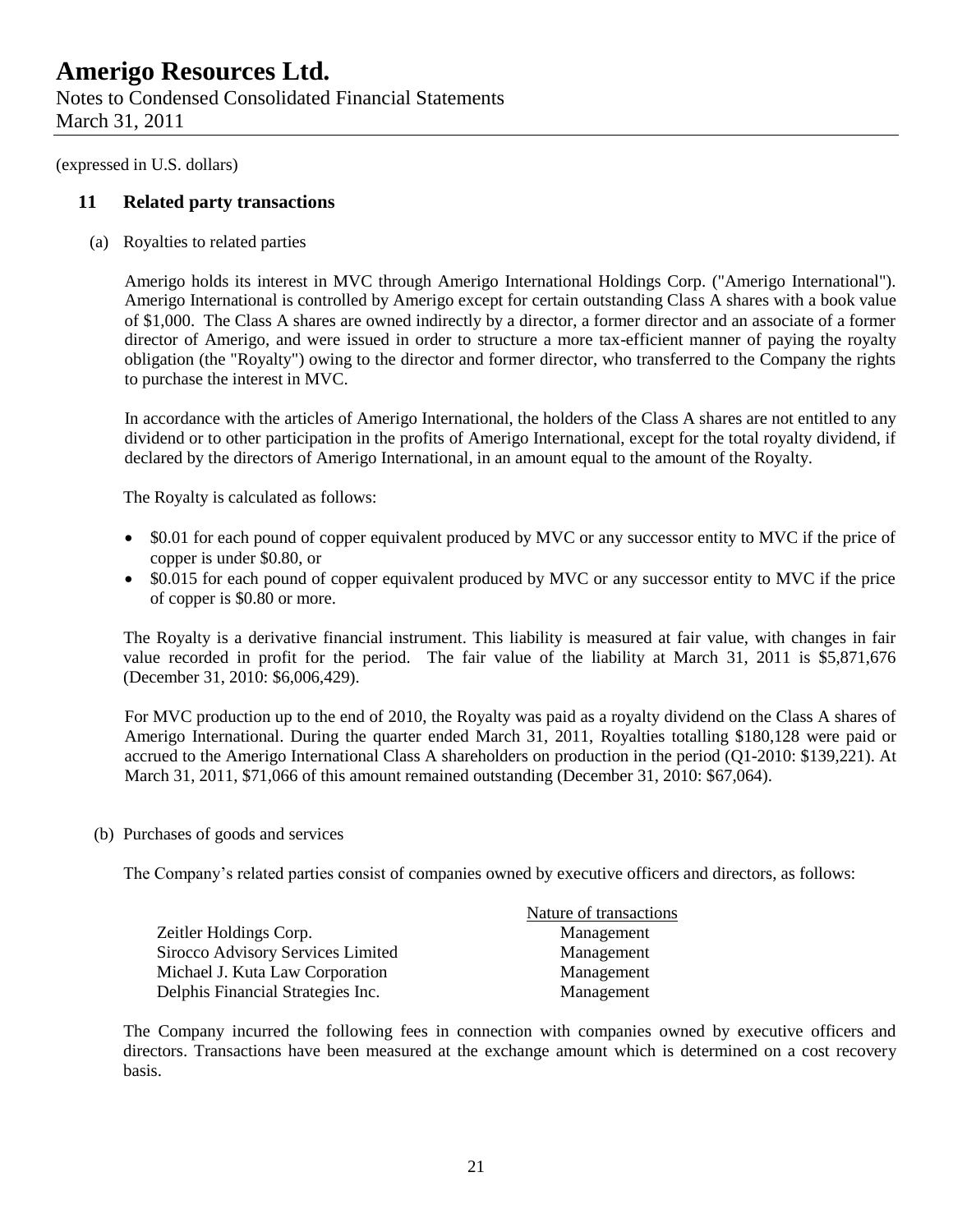Notes to Condensed Consolidated Financial Statements March 31, 2011

(expressed in U.S. dollars)

|                 | <b>Three</b><br>months<br>ended March<br>31, 2011<br>\$ | <b>Three</b><br>months<br>ended March<br>31, 2010<br>\$ |
|-----------------|---------------------------------------------------------|---------------------------------------------------------|
| Management fees | 210,979                                                 | 86,216                                                  |
|                 | 210,979                                                 | 86,216                                                  |

#### (c) Key management compensation

The remuneration of directors and other members of key management during the quarters ended March 31, 2011 and 2010 were as follows:

|                                | <b>Three</b><br>months<br>ended March<br>31, 2011<br>\$ | <b>Three</b><br>months<br>ended March<br>31, 2010<br>\$ |
|--------------------------------|---------------------------------------------------------|---------------------------------------------------------|
| Management and directors' fees | 260,139                                                 | 111,989                                                 |
| Share-based payments           | 336,000                                                 | 312,000                                                 |
|                                | 596,139                                                 | 423,989                                                 |

Share-based payments are the fair value of options vested to key management personnel.

## **12 Equity**

### a) Share capital

Authorised share capital consists of an unlimited number of common shares without par value.

#### b) Share options

Amerigo established a stock option plan (the "Plan") on April 2, 2003, which was amended on June 24, 2009. Amerigo's Board of Directors (the "Board") administers the Plan, whereby it may from time to time grant options to purchase common shares of Amerigo to directors, officers, key employees and certain other persons who provide services to the Company. In accordance with the current terms and provisions of the Plan, the maximum aggregate number of common shares issuable under the Plan must not exceed 10% of Amerigo's issued and outstanding common shares at the date of any grant, on a non-diluted basis. The exercise price of an option is determined by the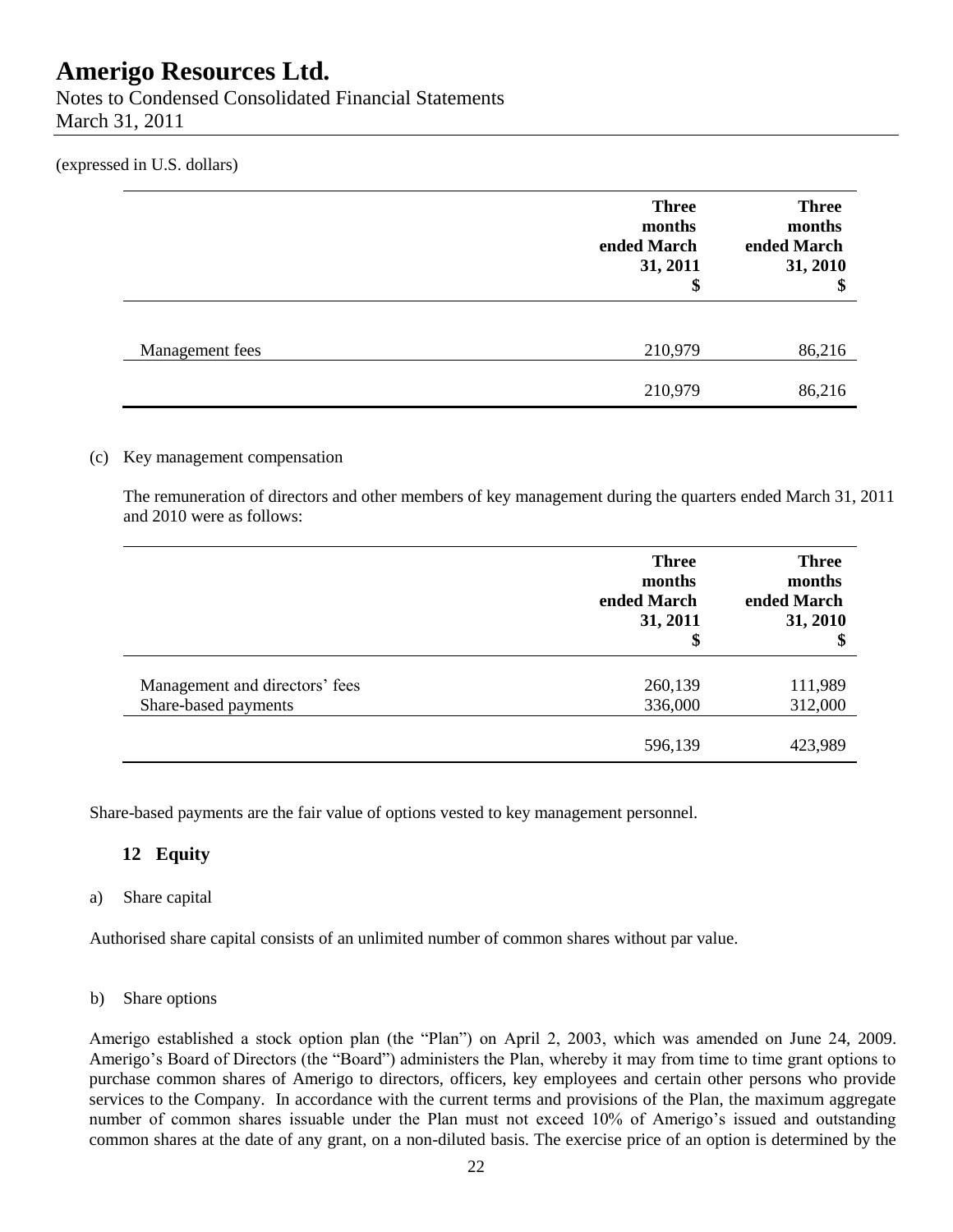Notes to Condensed Consolidated Financial Statements March 31, 2011

(expressed in U.S. dollars)

Board, but can be no less than the closing price of Amerigo's common shares on the TSX on the day preceding the date of grant, less the maximum discount permitted by the policies of the TSX and subject to the minimum exercise price per common share permitted by the TSX. Options must be exercised within a five-year period from the date of grant. Vesting periods are determined by the Board.

The weighted average fair value of the share options granted in the period was estimated at Cdn\$0.44 per option (Q1- 2010: Cdn\$0.36) at the grant date based on the Black-Scholes option-pricing model using the following assumptions:

|                                 | 2011  | 2010   |
|---------------------------------|-------|--------|
| Weighted average share price    | 1.32  | 0.70   |
| Weighted average exercise price | 1.32  | 0.70   |
| Dividend yield                  | 3.88% |        |
| Risk free interest rate         | 2.33% | 2.19%  |
| Expected life                   | 3.63  | 4.03   |
| Expected volatility             | 67.84 | 66.50% |

Expected volatility is based on historical share price volatility for a term of 3.63 years prior to the date of grant.

Outstanding share options

|                                              |                                      | <b>March 31, 2011</b>                                    |                                                 |                                                          |
|----------------------------------------------|--------------------------------------|----------------------------------------------------------|-------------------------------------------------|----------------------------------------------------------|
|                                              | <b>Share</b><br>options              | Weighted<br>average<br>exercise<br>price<br><b>Cdn\$</b> | <b>Share</b><br>options                         | Weighted<br>average<br>exercise<br>price<br><b>Cdn\$</b> |
| At start of the period                       | 9,010,000                            | 1.38                                                     | 6,670,000                                       | 1.61                                                     |
| Granted<br>Exercised<br>Forfeited<br>Expired | 2,600,000<br>(30,000)<br>(1,260,000) | 1.32<br>0.70<br>2.71                                     | 3,195,000<br>(650,000)<br>(50,000)<br>(155,000) | 0.70<br>0.31<br>2.29<br>1.69                             |
| At end of the period                         | 10,320,000                           | 1.20                                                     | 9,010,000                                       | 1.38                                                     |
| Vested and exercisable                       | 8,370,000                            | 1.17                                                     | 9,010,000                                       | 1.38                                                     |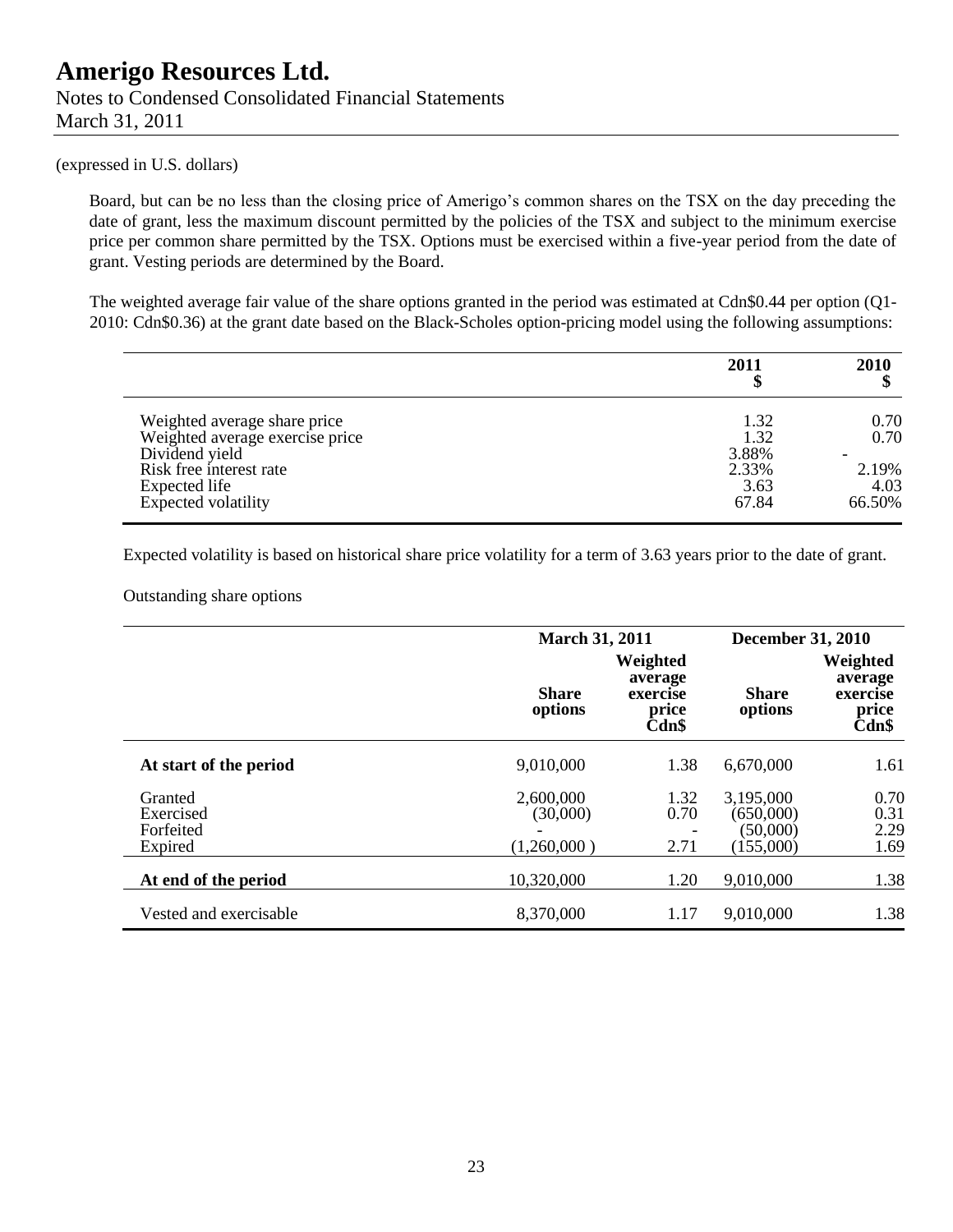## Notes to Condensed Consolidated Financial Statements March 31, 2011

#### (expressed in U.S. dollars)

Information relating to share options outstanding at March 31, 2011 is as follows:

| Outstanding<br>share options<br>(in 000's) | <b>Vested stock</b><br>options<br>(in 000's) | Price range<br>Cdn\$ | Weighted<br>average<br>exercise price<br>on<br>outstanding<br>options<br>\$ | Weighted<br>average<br>exercise price<br>on vested<br>options<br>\$ | Weighted<br>average<br>remaining<br>life<br>of<br>outstanding<br>options<br>(months) |
|--------------------------------------------|----------------------------------------------|----------------------|-----------------------------------------------------------------------------|---------------------------------------------------------------------|--------------------------------------------------------------------------------------|
| 1,750,000                                  | 1,750,000                                    | $0.31 - 0.69$        | 0.33                                                                        | 0.33                                                                | 3.02                                                                                 |
| 3,165,000                                  | 3,165,000                                    | $0.70 - 1.01$        | 0.70                                                                        | 0.70                                                                | 3.93                                                                                 |
| 2,600,000                                  | 650,000                                      | 1.02-1.73            | 1.32                                                                        | 1.32                                                                | 4.92                                                                                 |
| 1,035,000                                  | 1,035,000                                    | 1.74-2.18            | 2.13                                                                        | 2.13                                                                | 1.97                                                                                 |
| 1,770,000                                  | 1,770,000                                    | 2.19-2.49            | 2.24                                                                        | 2.24                                                                | 0.88                                                                                 |
| 10,320,000                                 | 8,370,000                                    |                      | 1.20                                                                        | 1.17                                                                | 3.31                                                                                 |

The weighted average remaining life of vested options at March 31, 2011 was 3.31 years.

Further information about share options is as follows:

|                                                  | <b>Three</b><br>months<br>ended March<br>31, 2011<br>Cdn\$ | <b>Three</b><br>months<br>ended March<br>31, 2010<br>Cdn\$ |
|--------------------------------------------------|------------------------------------------------------------|------------------------------------------------------------|
| Total compensation cost recognized               | 519,175                                                    | 412,805                                                    |
| Total fair value of share options vested         | 348,394                                                    | 276,497                                                    |
| Total intrinsic value of share options exercised | 12,300                                                     | 24,500                                                     |

The unrecognized compensation cost for non-vested share options at March 31, 2011 was Cdn\$1.32. The period over which it is expected to be recognized is 0.75 years.

### **13 Segment information**

Operating segments are based on the reports reviewed by the board of directors that are used to make strategic decisions. The Company has one operating segment, the production of copper concentrates with the production of molybdenum concentrates as a by-product.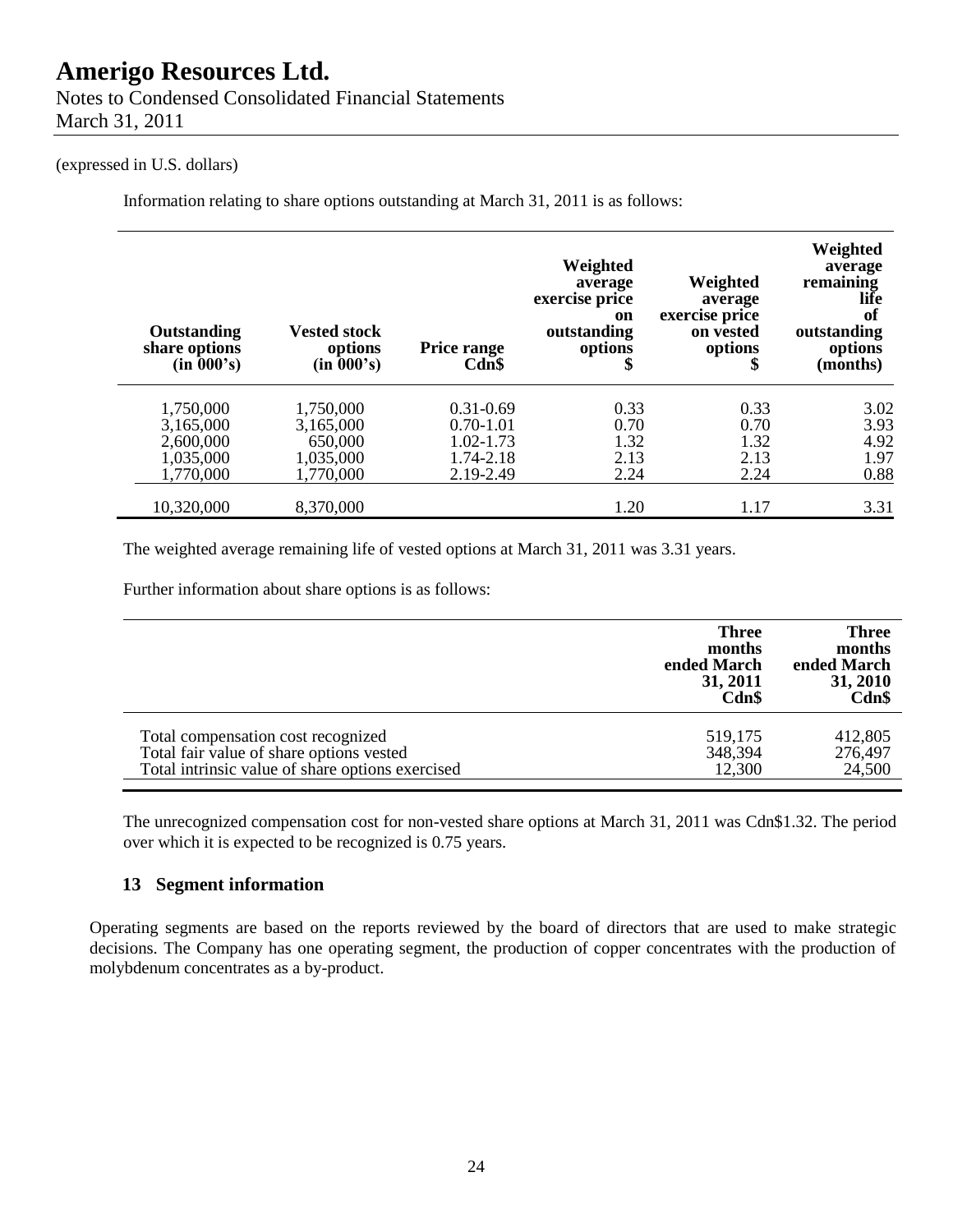Notes to Condensed Consolidated Financial Statements March 31, 2011

### (expressed in U.S. dollars)

The geographic distribution of non-current assets is as follows:

|        |                       | Property, plant and equipment | <b>Other</b> |                                  |  |
|--------|-----------------------|-------------------------------|--------------|----------------------------------|--|
|        | <b>March 31, 2011</b> | <b>December 31, 2010</b>      |              | March 31, 2011 December 31, 2010 |  |
| Chile  | 138,506,299           | 140,346,816                   | 23,067,801   | 32,943,530                       |  |
| Canada | 389,285               | 326,827                       | 1,651,826    | 1,887,615                        |  |
|        | 138,895,584           | 140,673,643                   | 24,719,627   | 34,831,145                       |  |

All of the Company's revenue originates in Chile.

The Company's sales to one customer represent 94% of reported revenue (2010: 88%).

### **14 Expenses by nature**

|                                                                                                              | <b>Three</b><br>months<br>ended March<br>31, 2011<br>\$     | <b>Three</b><br>months<br>ended March<br>31, 2010<br>\$    |
|--------------------------------------------------------------------------------------------------------------|-------------------------------------------------------------|------------------------------------------------------------|
| Production costs<br>El Teniente royalty<br>Depreciation and amortisation<br>Administration<br>Transportation | 24,196,570<br>10,551,802<br>3,358,882<br>915,096<br>371,077 | 16,465,009<br>6,321,273<br>2,565,842<br>745,134<br>277,954 |
| Total cost of sales                                                                                          | 39,393,427                                                  | 26,375,212                                                 |

The general and administration expenses consist of the following:

|                                            | <b>Three</b><br>months<br>ended March<br>31, 2011 | <b>Three</b><br>months<br>ended March<br>31, 2010 |
|--------------------------------------------|---------------------------------------------------|---------------------------------------------------|
| Office and general expenses                | 263,317                                           | 345,625                                           |
| Salaries, management and professional fees | 362,938                                           | 175,832                                           |
| Share-based payment compensation           | 526,236                                           | 406,613                                           |
| Royalties to related parties               | 180,128                                           | 139,220                                           |
|                                            | 1,332,619                                         | 1,067,290                                         |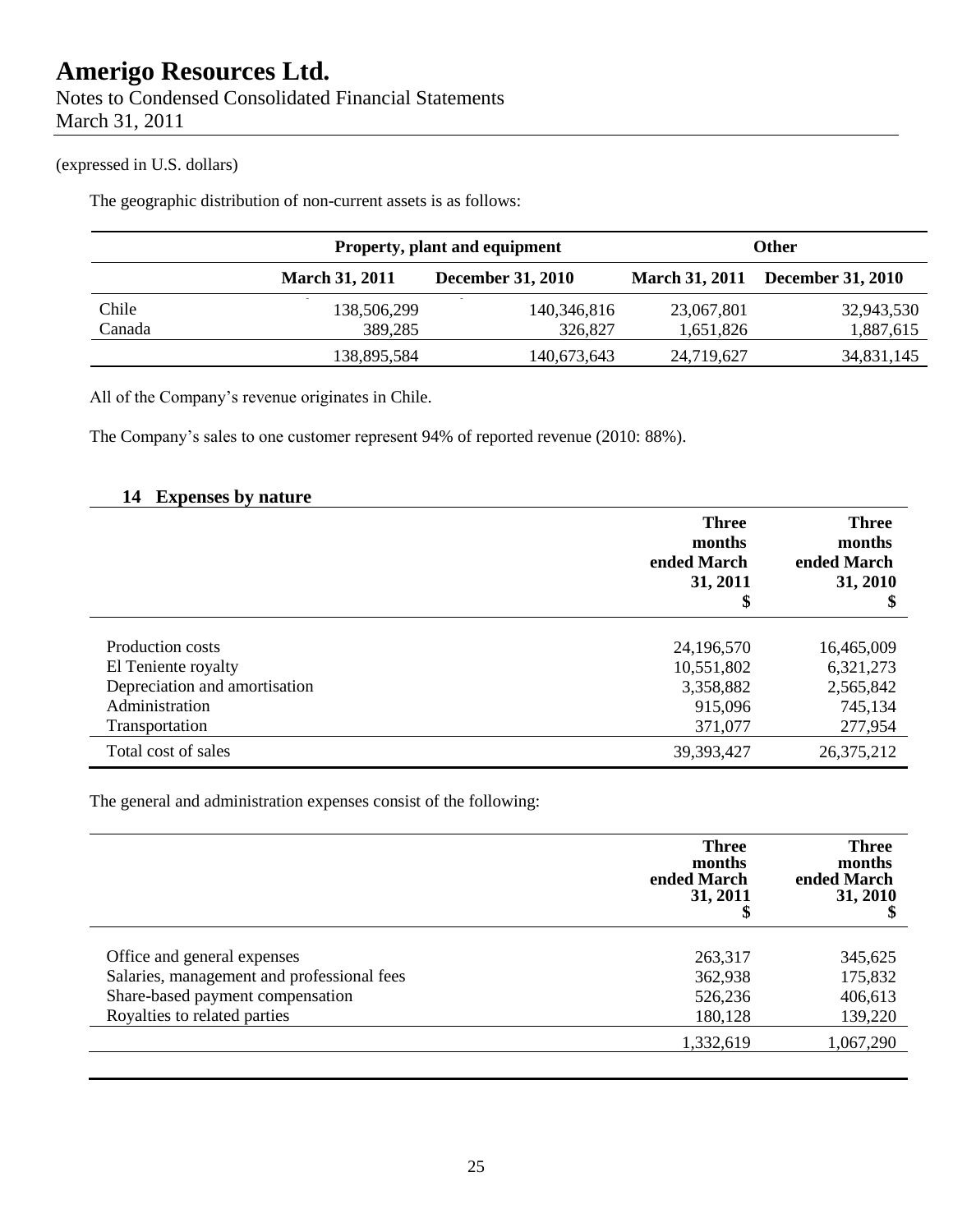Notes to Condensed Consolidated Financial Statements March 31, 2011

(expressed in U.S. dollars)

### **15 Other (gains) losses**

|                                       | <b>Three</b><br>months<br>ended March<br>31, 2011 | <b>Three</b><br>months<br>ended March<br>31, 2010 |
|---------------------------------------|---------------------------------------------------|---------------------------------------------------|
| Foreign exchange (gain) loss<br>Other | (294, 759)<br>(162, 827)                          | 152,334<br>(160, 278)                             |
|                                       | (457, 586)                                        | (7, 944)                                          |

### **16 Supplementary cash flow information**

|                                                                    | 2011<br>\$ | 2010<br>\$ |
|--------------------------------------------------------------------|------------|------------|
| (a) Interest and taxes paid                                        |            |            |
| Interest paid                                                      | 49,882     | 444,516    |
| Income taxes paid                                                  | 427,480    | 330,246    |
| (b) Other                                                          |            |            |
| Change in accounts payable related to the acquisition of plant and |            |            |
| equipment                                                          | 1,791,059  | (857.037)  |
| Cash paid during the period for royalty dividends to non-          |            |            |
| controlling interests                                              | 176,126    | 156,317    |

### **17 Contingencies**

In Q3-2007, the Chilean internal revenue service ("SII") issued a tax assessment to MVC challenging the tax losses reported by MVC for the fiscal years 1999 to 2004. The tax assessment claimed that some of these losses could be denied and MVC could face a tax liability of approximately \$905,000 at current exchange rates. The Company believed there was no merit to this assessment and retained legal counsel to prepare a response to SII in accordance with Chilean law. Losses of approximately \$1,000,000, corresponding to certain depreciation charges, were declined as valid tax-deductible expenses, but are available for inclusion as tax expenses in subsequent periods. MVC will prepare revised tax returns to include the effect of including these charges in subsequent periods once an ongoing review from the SII for the fiscal year 2006 is concluded.

In the fourth quarter of 2007, SII issued a tax assessment to MVC for adjustments, penalties and interest of approximately \$142,000, derived from MVC's alleged failure to remit provisional monthly payments towards a Chilean mining royalty tax in 2006. When the mining royalty tax was instituted in Chile, MVC obtained a legal opinion stating that the tax did not apply to MVC's operations, as MVC does not "exploit" under the definition of the Chilean Income Tax Law. Even if the mining royalty tax applied to MVC, tax would not have been payable in 2006 as MVC's production levels that year fell below the threshold prescribed by SII for this tax. MVC retained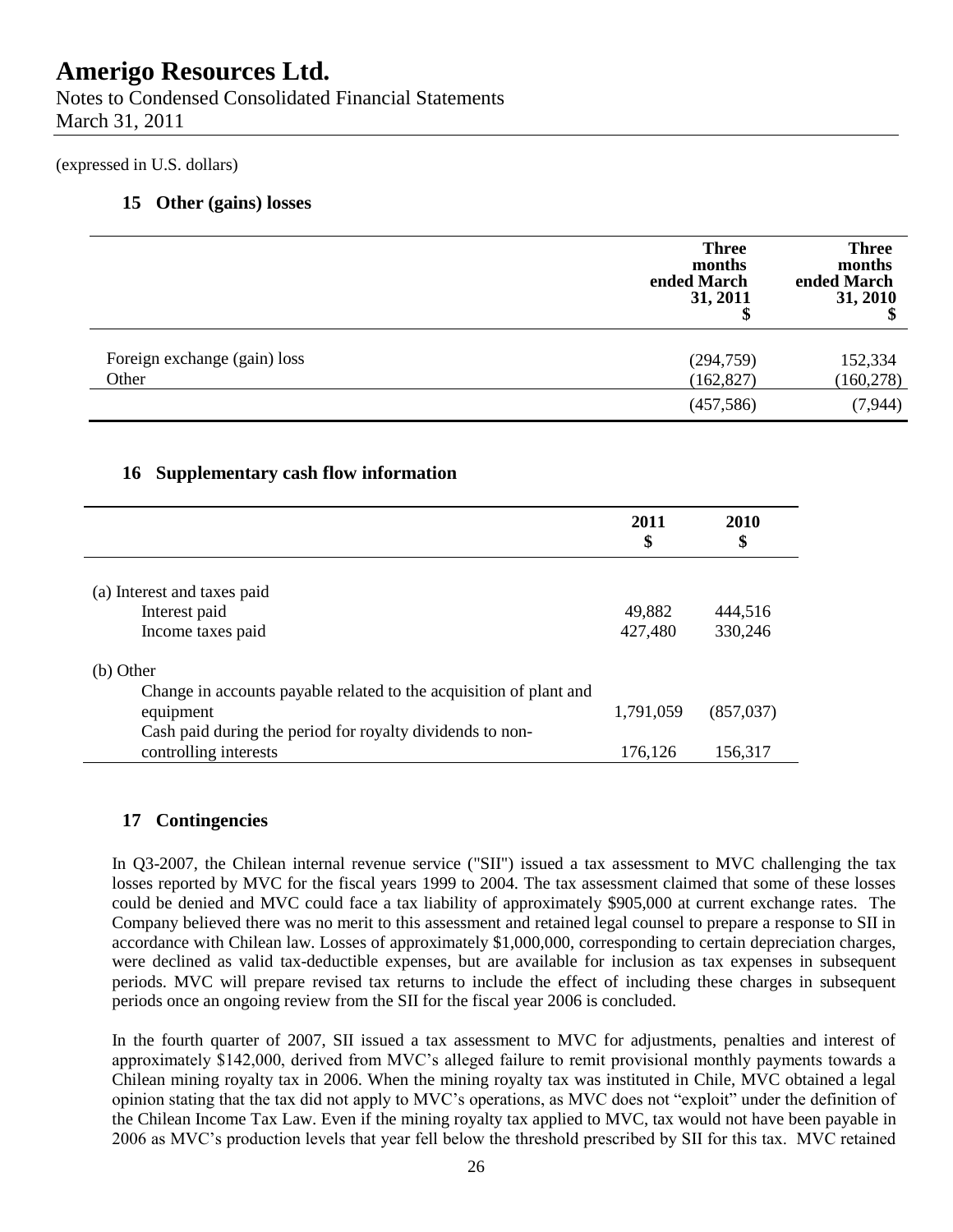Notes to Condensed Consolidated Financial Statements March 31, 2011

(expressed in U.S. dollars)

legal counsel to prepare a response to SII on this matter. MVC also received additional tax assessments for the years 2007 and 2008 in the amounts of approximately \$30,700 and \$43,400, respectively. MVC appealed these additional assessments. In June 2010 the Chilean tax tribunal ruled in favour of the Chilean SII and the Company appealed this ruling. In January 2011, the court of appeals ruled in favour of MVC on these matters.

No amounts have been recorded by the Company in respect of these matters.

### **18 Commitments**

Operating lease commitments

The Company has entered into a joint lease agreement together with an unrelated corporation, for the lease of office premises in Vancouver. The commencement date of the lease is August 1, 2011, for a five year term. The Company's share of basic rent commitments for the duration of the contract is approximately Cdn\$414,200.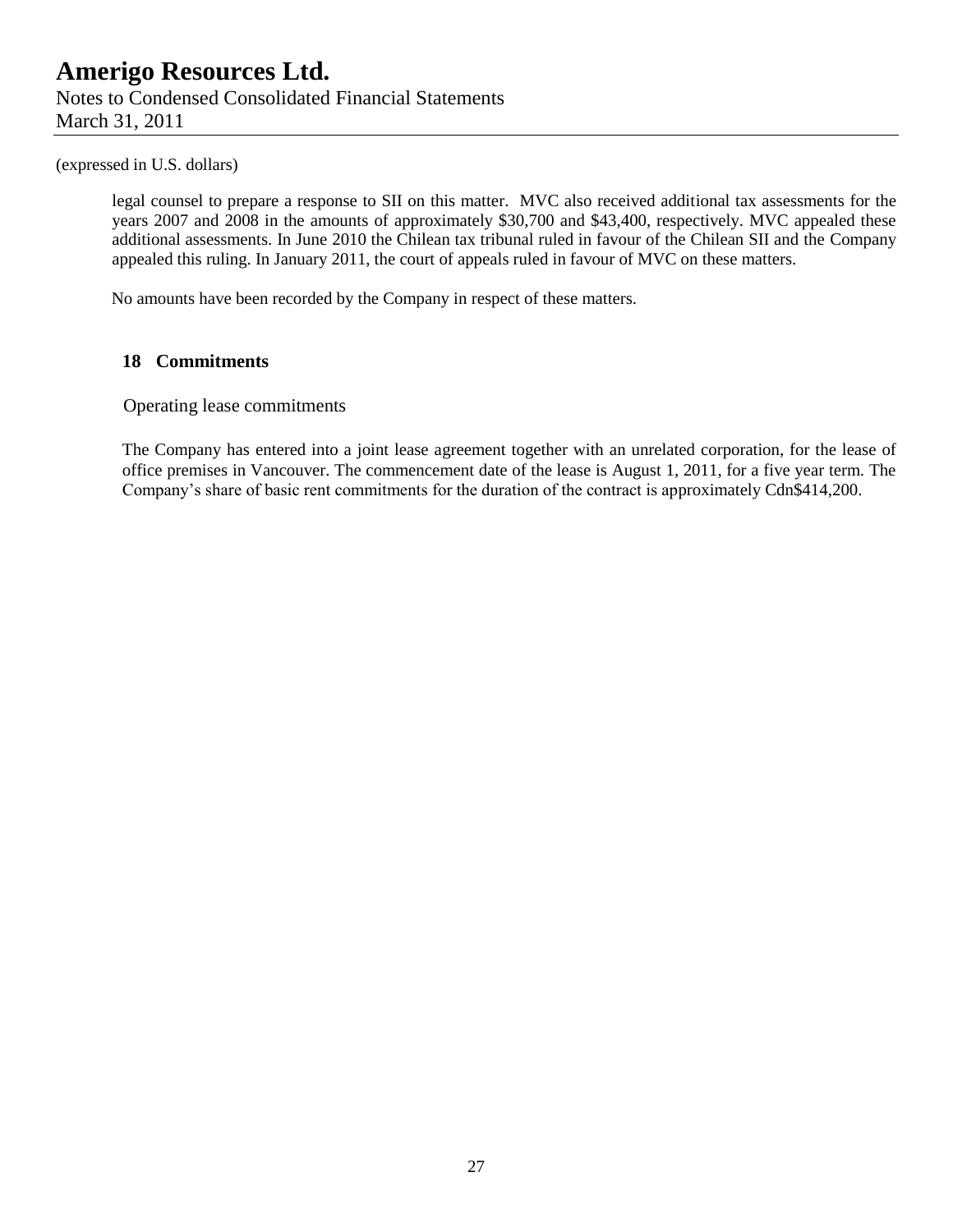Notes to Condensed Consolidated Financial Statements March 31, 2011

(expressed in U.S. dollars)

## **19 First-time adoption of IFRS**

## *Reconciliations of the statements of financial position*

Reconciliations between the Canadian GAAP and IFRS consolidated statements of financial position at January 1, 2010 (date of transition to IFRS), March 31, 2010 and December 31, 2010 are provided below:

|                                        | <b>Note</b>    | <b>January 1, 2010</b><br>(Canadian GAAP)<br>\$ | <b>Transition</b><br>Impact<br>\$ | <b>January 1, 2010</b><br>(IFRS)<br>\$ |
|----------------------------------------|----------------|-------------------------------------------------|-----------------------------------|----------------------------------------|
| <b>Assets</b>                          |                |                                                 |                                   |                                        |
| <b>Current assets</b>                  |                |                                                 |                                   |                                        |
| Cash and cash equivalents              |                | 7,191,093                                       |                                   | 7,191,093                              |
| Trade and other receivables            | 6              | 19,241,121                                      | 32,147                            | 19,273,268                             |
| Inventories                            | 6              | 4,666,104                                       |                                   | 4,666,104                              |
|                                        |                | 31,098,318                                      | 32,147                            | 31,130,465                             |
| <b>Non-current assets</b>              |                |                                                 |                                   |                                        |
| Available-for-sale financial assets    |                | 6,754,790                                       |                                   | 6,754,790                              |
| Property, plant and equipment          | 2,3            | 121,783,483                                     | 7,370,175                         | 129,153,658                            |
| Intangible assets                      | $\mathbf{1}$   | 6,475,923                                       | 2,681,577                         | 9,157,500                              |
| Other non-current assets               | 6              | 82,913                                          | (62,030)                          | 20,883                                 |
| <b>Total assets</b>                    |                | 166, 195, 427                                   | 10,021,869                        | 176,217,296                            |
| <b>Liabilities</b>                     |                |                                                 |                                   |                                        |
| <b>Current liabilities</b>             |                |                                                 |                                   |                                        |
| Trade and other payables               | 6              | 21,526,330                                      | 37,337                            | 21,563,667                             |
| Current income tax liabilities         |                | 13,289                                          |                                   | 13,289                                 |
| Royalties to related parties           | $\,1$          |                                                 | 516,076                           | 516,076                                |
| <b>Borrowings</b>                      |                | 15,912,436                                      |                                   | 15,912,436                             |
|                                        |                | 37,452,055                                      | 553,413                           | 38,005,468                             |
| <b>Non-current liabilities</b>         |                |                                                 |                                   |                                        |
| <b>Borrowings</b>                      |                | 5,338,160                                       |                                   | 5,338,160                              |
| Trade and other payables               |                | 1,434,383                                       |                                   | 1,434,383                              |
| Royalties to related parties           | $\mathbf{1}$   |                                                 | 5,676,835                         | 5,676,835                              |
| Asset retirement obligation            |                | 5,480,949                                       |                                   | 5,480,949                              |
| Deferred income tax liability          | $\overline{4}$ | 9,292,881                                       | 552,651                           | 9,845,532                              |
| <b>Total Liabilities</b>               |                | 58,998,428                                      | 6,782,899                         | 65,781,327                             |
| <b>Equity</b>                          |                |                                                 |                                   |                                        |
| Share Capital                          |                | 64,282,591                                      |                                   | 64,282,591                             |
| Minority interest                      | $\mathbf{1}$   | 1,000                                           | (1,000)                           |                                        |
| Other reserves                         |                | 3,917,591                                       |                                   | 3,917,591                              |
| Retained earnings                      |                | 35,324,886                                      | 3,239,970                         | 38,564,856                             |
| Accumulated other comprehensive income | 2              | 3,670,931                                       |                                   | 3,670,931                              |
| Total equity                           |                | 107,196,999                                     | 3,238,970                         | 110,435,969                            |
| <b>Total equity and liabilities</b>    |                | 166, 195, 427                                   | 10,021,869                        | 176,217,296                            |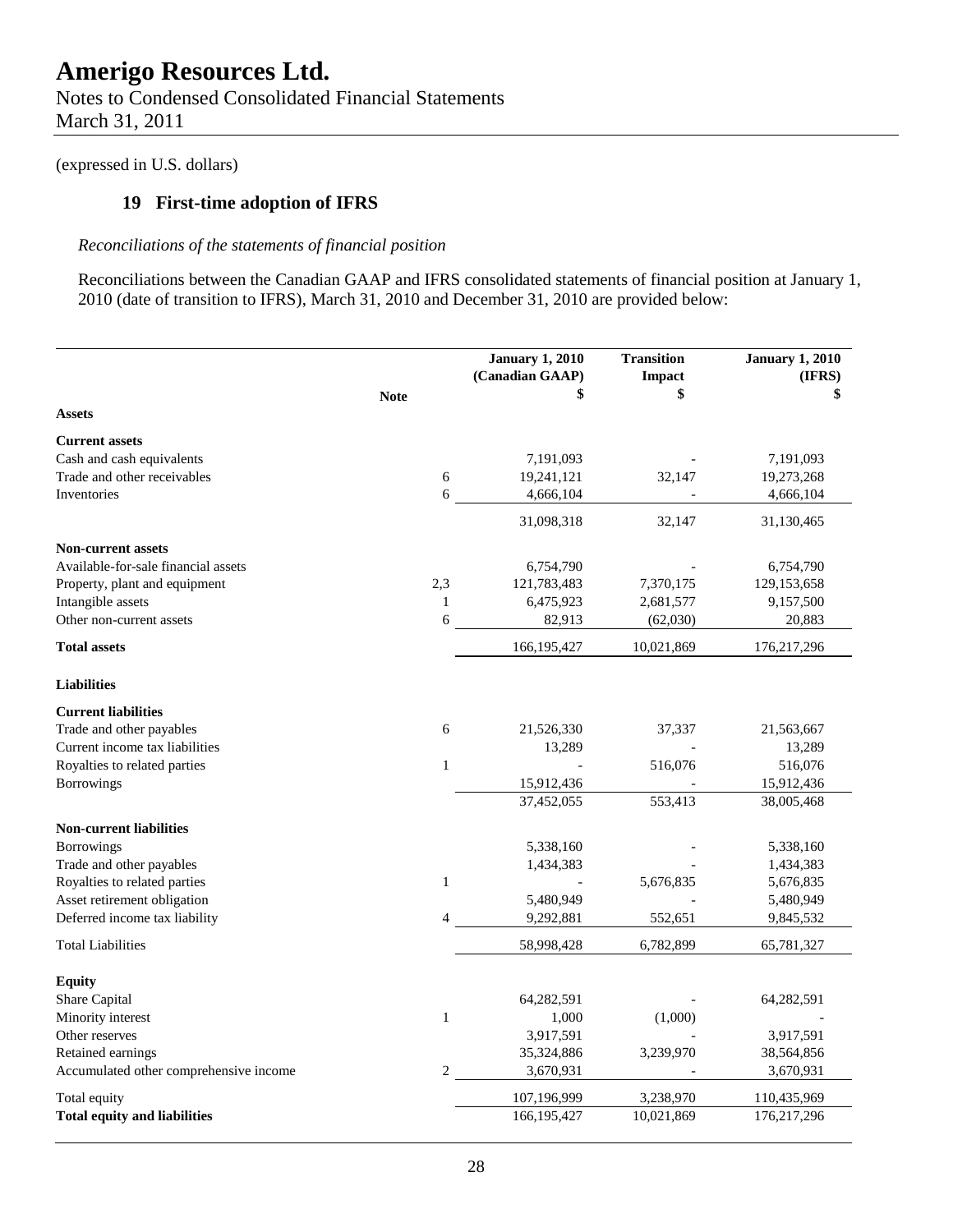## Notes to Condensed Consolidated Financial Statements March 31, 2011

## (expressed in U.S. dollars)

|                                        |              | March 31, 2010<br>(Canadian GAAP) | <b>Transition</b><br>Impact | March 31, 2010<br>(IFRS) |
|----------------------------------------|--------------|-----------------------------------|-----------------------------|--------------------------|
| <b>Assets</b>                          | <b>Note</b>  | \$                                | \$                          | \$                       |
| <b>Current assets</b>                  |              |                                   |                             |                          |
| Cash and cash equivalents              |              | 14,725,869                        |                             | 14,725,869               |
| Trade and other receivables            | 6            | 19,915,480                        | 31,162                      | 19,946,642               |
| Inventories                            |              | 4,830,024                         |                             | 4,830,024                |
|                                        |              | 39,471,373                        | 31,162                      | 39,502,535               |
| <b>Non-current assets</b>              |              |                                   |                             |                          |
| Available-for-sale financial assets    |              | 7,885,675                         |                             | 7,885,675                |
| Property, plant and equipment          | 2,3          | 122,282,190                       | 2,326,308                   | 124,608,498              |
| Intangible assets                      | $\mathbf{1}$ | 6,386,444                         | 2,334,158                   | 8,720,602                |
| Other non-current assets               | 6            | 62,310                            | (43,768)                    | 18,542                   |
| <b>Total assets</b>                    |              | 176,087,992                       | 4,647,860                   | 180,735,852              |
| <b>Liabilities</b>                     |              |                                   |                             |                          |
| <b>Current liabilities</b>             |              |                                   |                             |                          |
| Trade and other payables               | 6            | 9,360,525                         | (53,039)                    | 9,307,486                |
| El Teniente royalty payable            |              | 8,098,711                         |                             | 8,098,711                |
| Current income tax liabilities         |              | 19,329                            |                             | 19,329                   |
| Royalties to related parties           | $\mathbf{1}$ |                                   | 518,173                     | 518,173                  |
| <b>Borrowings</b>                      |              | 11,746,395                        |                             | 11,746,395               |
|                                        |              | 29,224,960                        | 465,134                     | 29,690,094               |
| <b>Non-current liabilities</b>         |              |                                   |                             |                          |
| <b>Borrowings</b>                      |              | 7,121,412                         |                             | 7,121,412                |
| Trade and other payables               |              | 1,252,739                         |                             | 1,252,739                |
| Royalties to related parties           | $\mathbf{1}$ |                                   | 5,570,355                   | 5,570,355                |
| Asset retirement obligation            |              | 5,576,865                         |                             | 5,576,865                |
| Deferred income tax liability          | 4            | 9,429,026                         | 383,347                     | 9,812,373                |
| <b>Total Liabilities</b>               |              | 52,605,002                        | 6,418,836                   | 59,023,838               |
| <b>Equity</b>                          |              |                                   |                             |                          |
| Share Capital                          |              | 76,928,224                        |                             | 76,928,224               |
| Minority interest                      | $\mathbf{1}$ | 1,000                             | (1,000)                     |                          |
| Other reserves                         | 5            | 2,979,573                         | 110,706                     | 3,090,279                |
| Retained earnings                      |              | 38,901,050                        | 1,164,098                   | 40,065,148               |
| Accumulated other comprehensive income | 2            | 4,673,143                         | (3,044,780)                 | 1,628,363                |
| Total equity                           |              | 123,482,990                       | (1,770,976)                 | 121,712,014              |
| <b>Total equity and liabilities</b>    |              | 176,087,992                       | 4,647,860                   | 180,735,852              |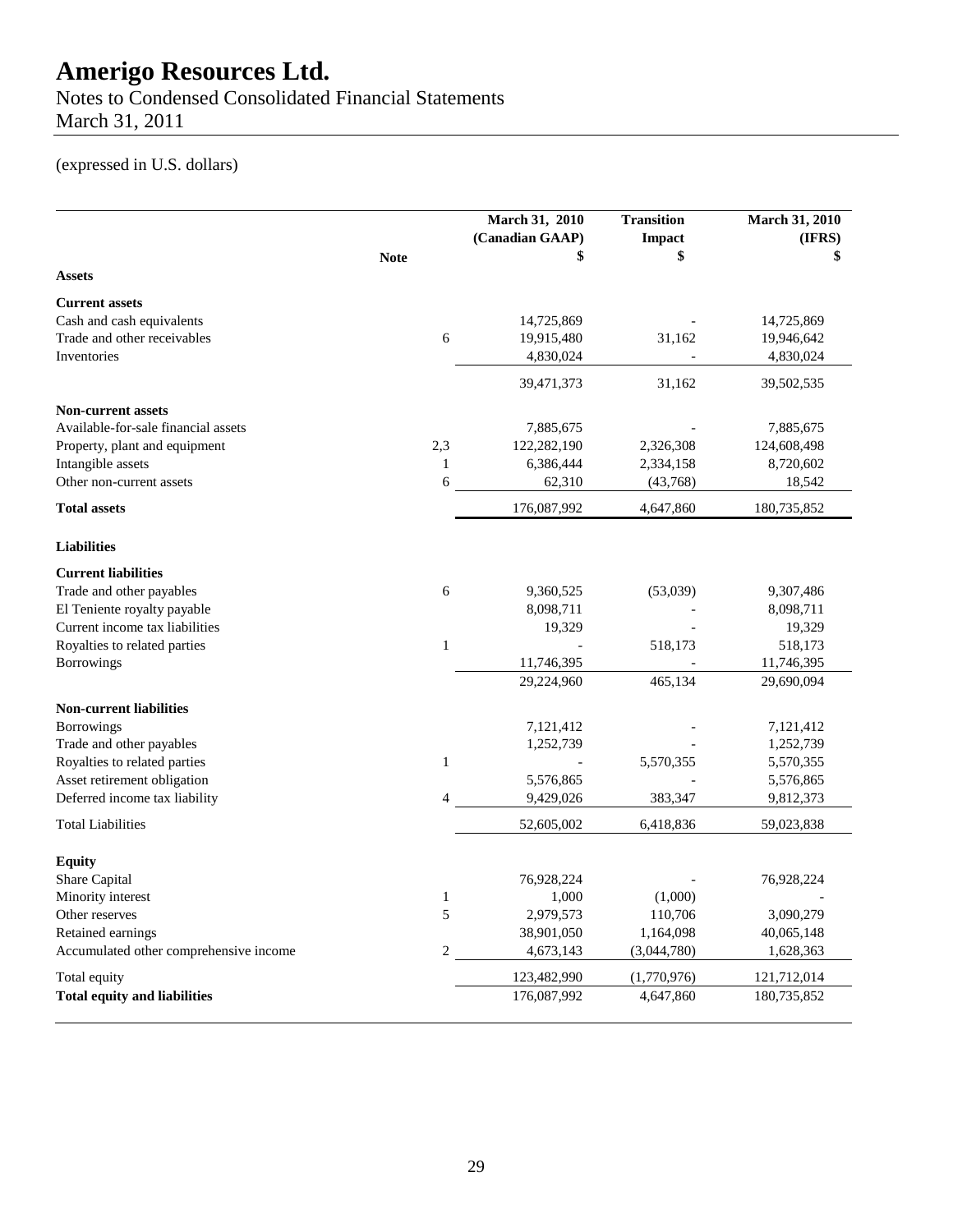Notes to Condensed Consolidated Financial Statements March 31, 2011

## (expressed in U.S. dollars)

|                                        |              | December 31, 2010<br>(Canadian GAAP)<br>\$ | <b>Transition</b><br><b>Impact</b><br>\$ | December 31, 2010<br>(IFRS)<br>\$ |
|----------------------------------------|--------------|--------------------------------------------|------------------------------------------|-----------------------------------|
| <b>Assets</b>                          | <b>Note</b>  |                                            |                                          |                                   |
| <b>Current assets</b>                  |              |                                            |                                          |                                   |
| Cash and cash equivalents              |              | 35,044,797                                 |                                          | 35,044,797                        |
| Trade and other receivables            | 6            | 18,008,746                                 | (5,622)                                  | 18,003,124                        |
| Inventories                            | 6            | 5,021,884                                  | 1,098,461                                | 6,120,345                         |
|                                        |              | 58,075,427                                 | 1,092,839                                | 59,168,266                        |
| <b>Non-current assets</b>              |              |                                            |                                          |                                   |
| Available-for-sale financial assets    |              | 25,583,511                                 |                                          | 25,583,511                        |
| Property, plant and equipment          | 3            | 127,154,030                                | 13,519,613                               | 140,673,643                       |
| Intangible assets                      | $\mathbf{1}$ | 6,107,198                                  | 3,126,726                                | 9,233,924                         |
| Other non-current assets               | 6            | 100,096                                    | (86, 386)                                | 13,710                            |
| <b>Total assets</b>                    |              | 217,020,262                                | 17,652,792                               | 234,673,054                       |
| <b>Liabilities</b>                     |              |                                            |                                          |                                   |
| <b>Current liabilities</b>             |              |                                            |                                          |                                   |
| Trade and other payables               | 6            | 25,454,729                                 | (8,631)                                  | 25,446,098                        |
| Current income tax liabilities         |              | 314,976                                    |                                          | 314,976                           |
| Royalties to related parties           | $\,1$        |                                            | 546,039                                  | 546,039                           |
| <b>Borrowings</b>                      |              | 9,851,457                                  |                                          | 9,851,457                         |
|                                        |              | 35,621,162                                 | 537,408                                  | 36,158,570                        |
| <b>Non-current liabilities</b>         |              |                                            |                                          |                                   |
| Borrowings                             |              | 4,883,974                                  |                                          | 4,883,974                         |
| Trade and other payables               |              | 1,462,006                                  |                                          | 1,462,006                         |
| Royalties to related parties           | $\mathbf{1}$ |                                            | 5,460,390                                | 5,460,390                         |
| Asset retirement obligation            |              | 7,168,372                                  |                                          | 7,168,372                         |
| Deferred income tax liability          | 4            | 17,367,667                                 | 163,227                                  | 17,530,894                        |
| <b>Total Liabilities</b>               |              | 66,503,181                                 | 6,161,025                                | 72,663,206                        |
| <b>Equity</b>                          |              |                                            |                                          |                                   |
| Share Capital                          |              | 77,166,170                                 |                                          | 77,166,170                        |
| Minority interest                      | $\mathbf{1}$ | 1,000                                      | (1,000)                                  |                                   |
| Other reserves                         |              | 3,804,483                                  |                                          | 3,804,483                         |
| Retained earnings                      |              | 50,714,330                                 | (1,116,241)                              | 49,598,089                        |
| Accumulated other comprehensive income | 2            | 18,831,098                                 | 12,609,008                               | 31,440,106                        |
| Total equity                           |              | 150,517,081                                | 11,491,767                               | 162,008,848                       |
| <b>Total equity and liabilities</b>    |              | 217,020,262                                | 17,652,792                               | 234,673,054                       |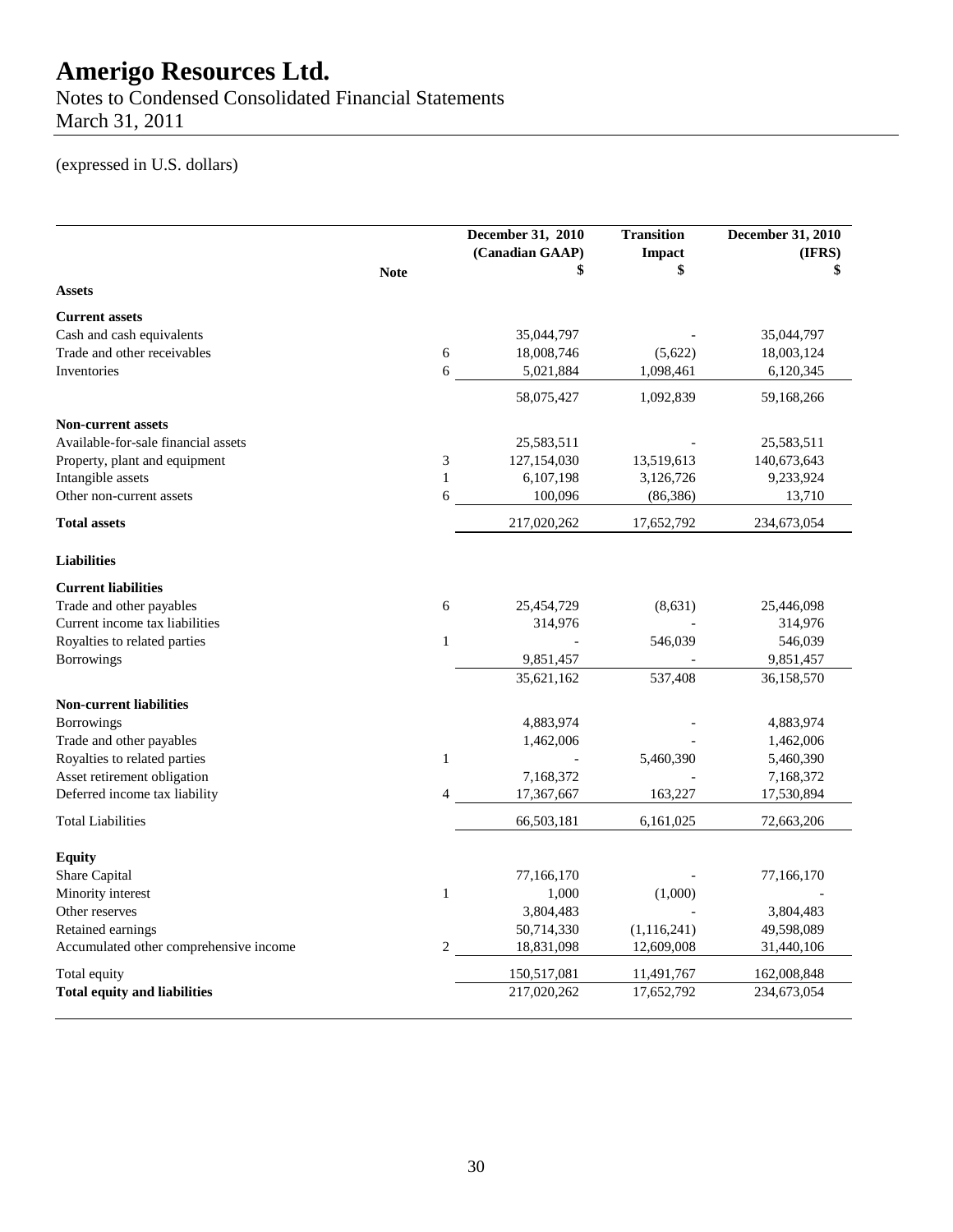Notes to Condensed Consolidated Financial Statements March 31, 2011

(expressed in U.S. dollars)

The following paragraphs explain the significant differences between Canadian GAAP and the current IFRS accounting policies applied by the Company. These differences result in the adjustments presented in the preceding tables.

- Note 1. The Company has a royalty dividend payable to certain related parties (Note 11). This arrangement was originally entered as consideration for the rights to purchase the interest in MVC. Under Canadian GAAP, the royalty dividend interest was accounted for as a minority interest, measured at a nominal amount of \$1,000. Under IFRS, the royalty dividend is a derivative financial instrument and the flow of royalties estimated to be payable to related parties to 2021 needs to be measured as such, through the recognition of a liability in the Company's statement of financial position. This liability has been recorded at fair value, with changes in fair value recorded in profit for the period.
- Note 2. Under Canadian GAAP, the Company and all of its subsidiaries had a U.S. dollar measurement currency. Under IFRS, the functional currencies of the Company and MVC are the Canadian dollar and Chilean peso, respectively. The Company's presentation currency remains the U.S. dollar. The current rate method is required to be applied to all entities where the functional currency is different from the presentation currency, resulting in an adjustment on transition to IFRS.
- Note 3. On transition to IFRS, the cost of MVC's plant and equipment was deemed to be the previous Chilean GAAP revaluated amount. Additionally, plant and equipment was analyzed on a component-level, based on the significance of components to total cost. Depreciation timeframes were established for significant components.
- Note 4. Tax effect of IFRS adjustments Adjustments were recorded related to the income tax impact of the Canadian GAAP to IFRS reconciling differences.
- Note 5. Under Canadian GAAP, the Company recorded stock based compensation on a straight-line basis over the vesting period. Under IFRS, the Company records share based compensation for each tranche within an award over the vesting period of the corresponding tranche.
- Note 6. Certain balances have been reclassified within statement of financial position accounts.

#### *Reconciliations of total comprehensive income*

Reconciliations between the Canadian GAAP and IFRS total comprehensive income for the periods ended March 31, 2010 and year ended December 31, 2010 are provided below.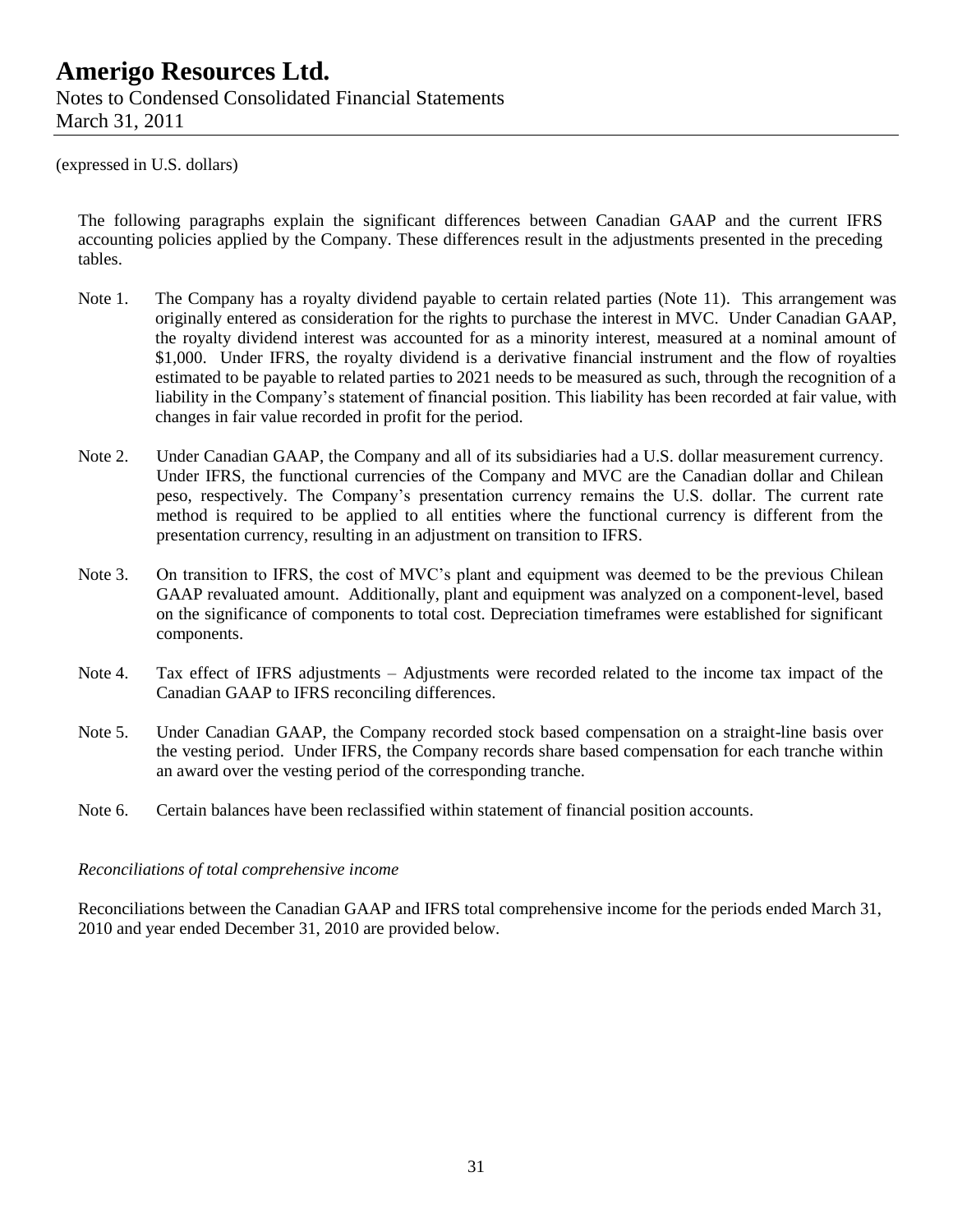Notes to Condensed Consolidated Financial Statements March 31, 2011

## (expressed in U.S. dollars)

|                                                           | <b>Note</b>    | <b>Quarter ended</b><br><b>March 31, 2010</b><br>(Canadian GAAP) |             | <b>Quarter ended</b><br><b>March 31, 2010</b><br>(IFRS) |
|-----------------------------------------------------------|----------------|------------------------------------------------------------------|-------------|---------------------------------------------------------|
| <b>Revenue</b>                                            |                | 29,656,765                                                       |             | 29,656,765                                              |
| Cost of sales                                             | 3,6            | 25,537,392                                                       | 837,820     | 26, 375, 212                                            |
| Gross profit                                              |                | 4,119,373                                                        | (837, 820)  | 3,281,553                                               |
| Other expenses                                            |                |                                                                  |             |                                                         |
| General and administration                                | 6              | 956,584                                                          | 110,706     | 1,067,290                                               |
| Other (gains) losses                                      | $\overline{c}$ | (994, 295)                                                       | 986,351     | (7, 944)                                                |
|                                                           |                | (37,711)                                                         | 1,097,057   | 1,059,346                                               |
| <b>Operating profit</b>                                   |                | 4,157,084                                                        | (1,934,877) | 2,222,207                                               |
| Finance expense                                           | 1,6            | 494,971                                                          | (104, 383)  | 390,588                                                 |
| Profit before tax                                         |                | 3,662,113                                                        | (1,830,494) | 1,831,619                                               |
| Income tax expense                                        | 4              | 85,949                                                           | 245,378     | 331,327                                                 |
| Profit for the period                                     |                | 3,576,164                                                        | (2,075,872) | 1,500,292                                               |
| Other comprehensive income                                | 2              | 1,002,212                                                        | (3,044,780) | (2,042,568)                                             |
| Comprehensive (loss) income                               |                | 4,578,376                                                        | (5,120,652) | (542, 276)                                              |
| Weighted average number of shares<br>outstanding, basic   |                | 159,273,397                                                      |             | 159,273,397                                             |
| Weighted average number of shares<br>outstanding, diluted |                | 162,467,014                                                      |             | 162,467,014                                             |
| Earnings per share<br>Basic and diluted                   |                | 0.02                                                             |             | 0.01                                                    |

|                                                           | <b>Note</b>    | <b>Year ended</b><br><b>December 31, 2010</b><br>(Canadian GAAP) |             | <b>Year ended</b><br><b>December 31, 2010</b><br>(IFRS) |
|-----------------------------------------------------------|----------------|------------------------------------------------------------------|-------------|---------------------------------------------------------|
| <b>Revenue</b>                                            |                | 152, 120, 143                                                    |             | 152,120,143                                             |
| <b>Cost of sales</b>                                      | 3,6            | 125,398,388                                                      | 3,137,599   | 128,919,652                                             |
| Gross profit                                              |                | 26,721,755                                                       | (3,137,599) | 23,200,491                                              |
| Other expenses                                            |                |                                                                  |             |                                                         |
| General and administration                                | 6              | 5,430,175                                                        | 542         | 5,430,717                                               |
| Other (gains) losses                                      | $\overline{c}$ | (797, 438)                                                       | (596, 757)  | (1,394,195)                                             |
|                                                           |                | 4,632,737                                                        | (596, 215)  | 4,036,522                                               |
| <b>Operating profit</b>                                   |                | 22,089,018                                                       | (2,541,384) | 19,163,969                                              |
| Finance expense                                           | 1,6            | 1,653,725                                                        | 190,923     | 1,460,983                                               |
| Profit before tax                                         |                | 20,435,293                                                       | (2,732,307) | 17,702,986                                              |
| Income tax expense                                        | 4              | 5,045,849                                                        | 1,623,904   | 6,669,753                                               |
| Profit for the period                                     |                | 15,389,444                                                       | (4,356,211) | 11,033,233                                              |
| Other comprehensive income                                | $\overline{2}$ | 15,160,167                                                       | 12,609,007  | 27,769,174                                              |
| <b>Comprehensive income</b>                               |                | 30,549,611                                                       | 8,252,796   | 38,802,407                                              |
| Weighted average number of shares<br>outstanding, basic   |                | 168,206,028                                                      |             | 168,206,028                                             |
| Weighted average number of shares<br>outstanding, diluted |                | 170,323,322                                                      |             | 170,323,322                                             |
| <b>Earnings per share</b><br>Basic and diluted            |                | 0.09                                                             |             | 0.07                                                    |